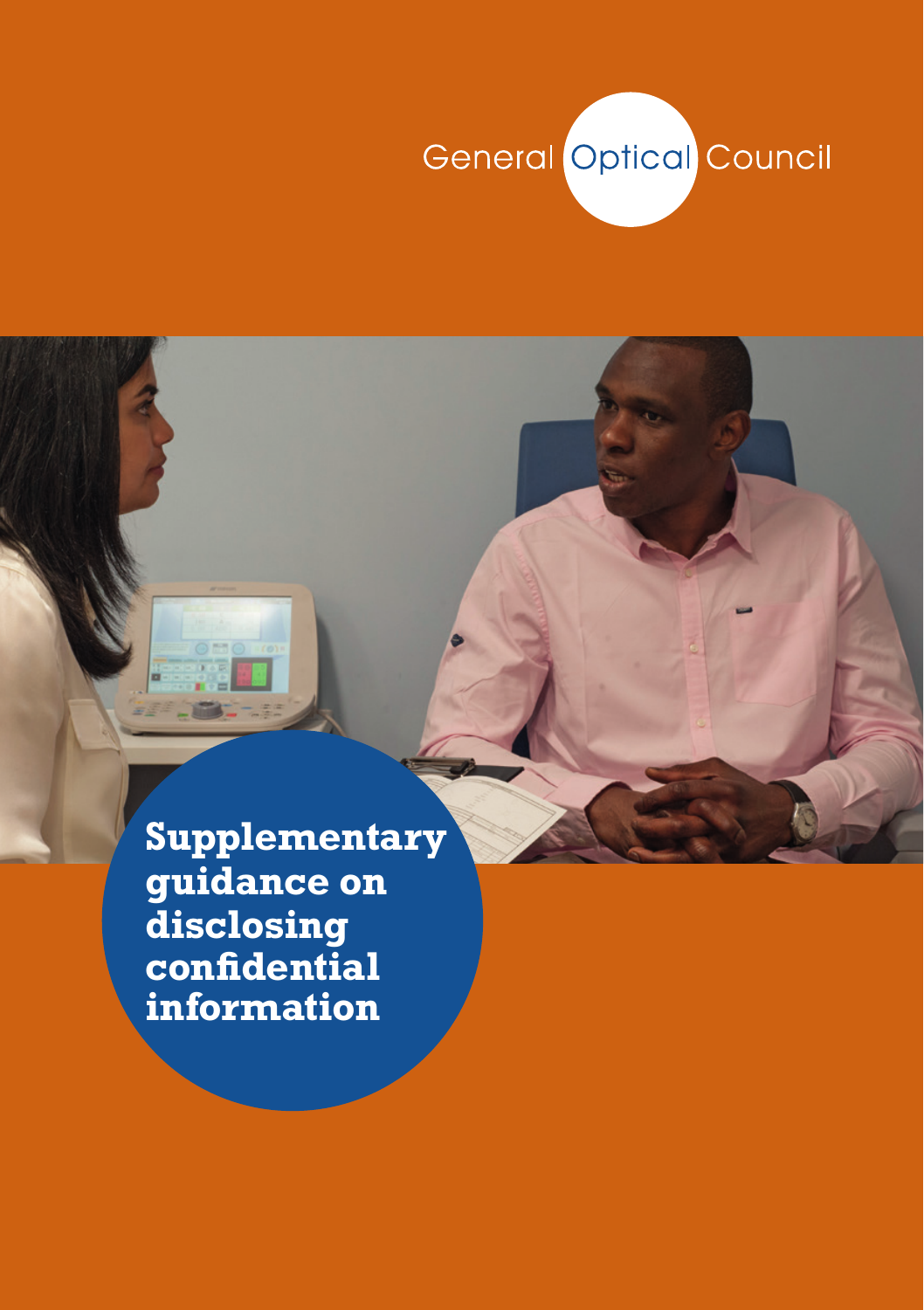# **Contents**

| About this guidance and how it applies to you                                                       |    |
|-----------------------------------------------------------------------------------------------------|----|
| 1. Disclosing confidential information about patients,<br>with or without consent                   |    |
| 2. Vision and safe driving – what to do if a patient's<br>vision means they may not be fit to drive | 12 |
| 3. Other disclosures in the public interest                                                         | 20 |
| 4. Complying with external investigations                                                           | 24 |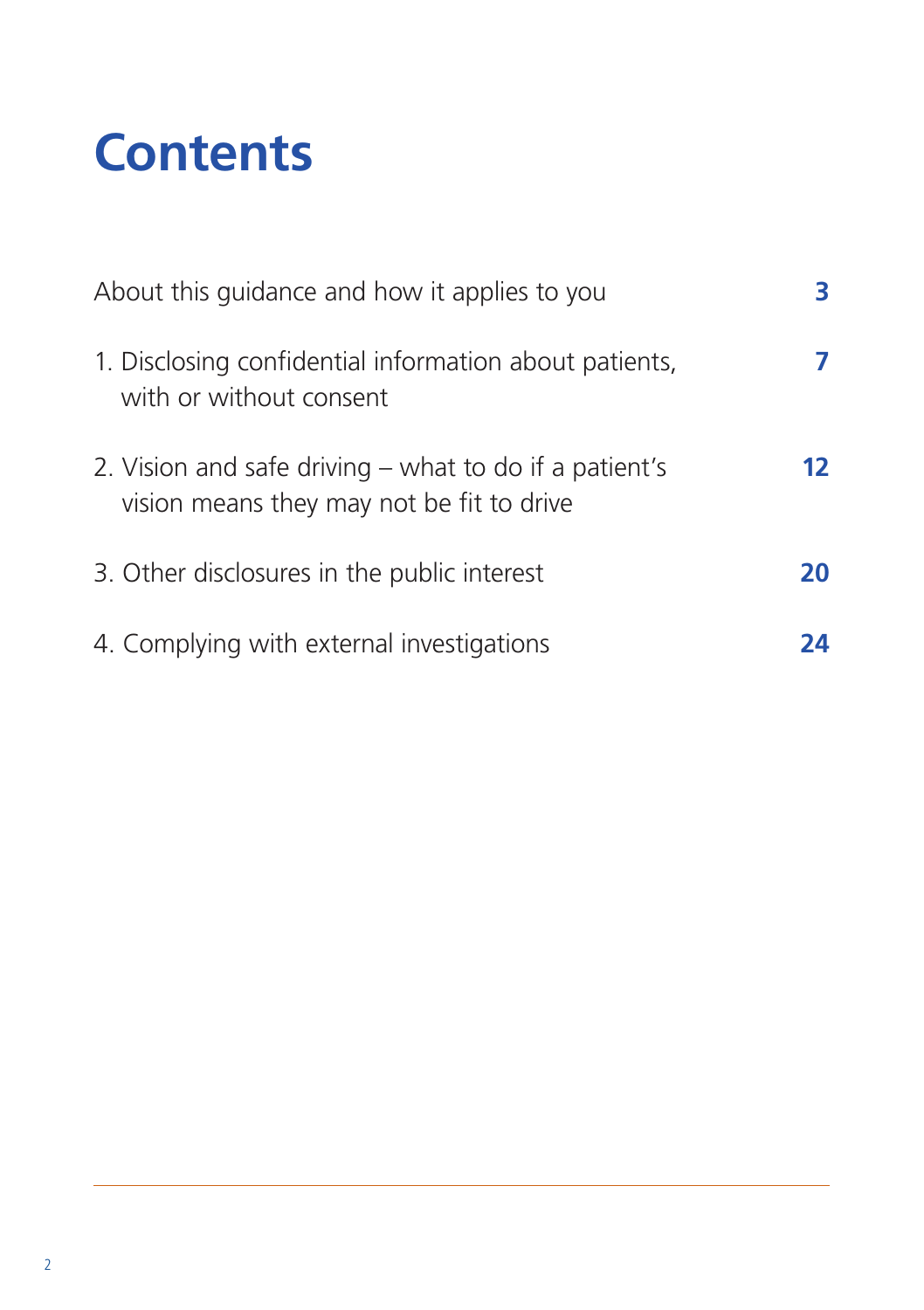# **About this guidance and how it applies to you**

- 1. We have produced this guidance to help our registrants in situations where they need to consider the professional requirement to maintain confidentiality alongside the need to ensure protection of patients and the public. Registrants have told us that this can be complex and confusing. Our research has shown us that particularly in relation to where a patient may not be fit to drive, registrants are not clear about what they should do in response<sup>1</sup> and therefore this document primarily focuses on such situations. It does not create new requirements or give legal advice.
- 2. This guidance should be read alongside the *Standards of Practice for Optometrists and Dispensing Opticians*, which all optometrists and dispensing opticians must apply to their practice. For student optometrists and student dispensing opticians, this guidance should be read alongside the *Standards for Optical Students*. Both will be referred to as the 'Standards' in this document for ease of reading.

1 www.optical.org/download.cfm?docid=5DF7A3E0-9D9D-42EE-A5851C2308601A97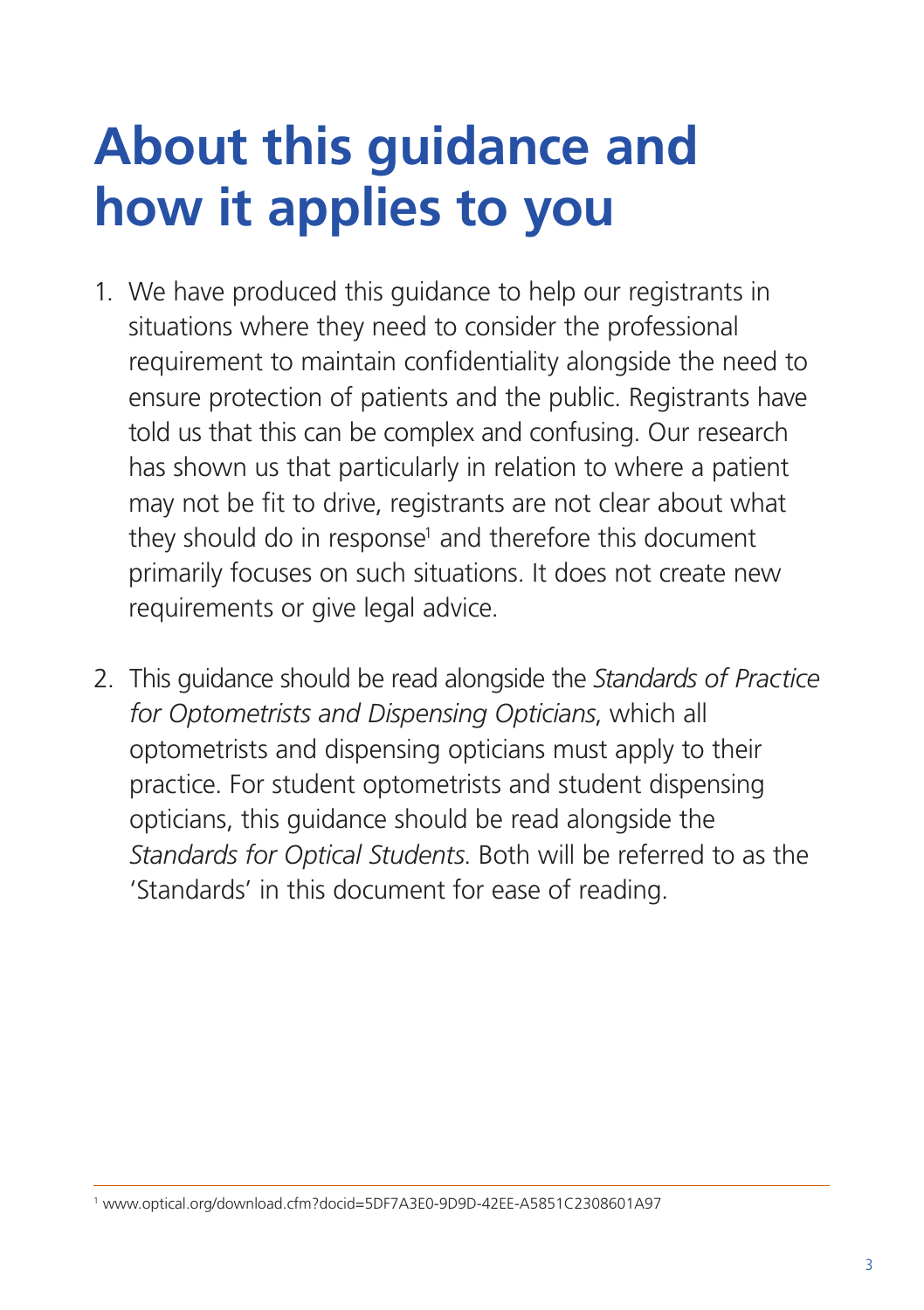3. The standard of confidentiality expected of registrants is set out in Standard 14 of the *Standards of Practice* (Standard 13 of *Standards for Optical Students*).

This states the following:

#### **14. Maintain confidentiality and respect your patients' privacy**

- 14.1 Keep confidential all information about patients in compliance with the law, including information which is handwritten, digital, visual, audio or retained in your memory.
- 14.2 Ensure that all staff you employ or are responsible for, are aware of their obligations in relation to maintaining confidentiality.
- 14.3. Maintain confidentiality when communicating publicly, including speaking to or writing in the media, or writing online including on social media.
- 14.4. Co-operate with formal inquiries and investigations and provide all relevant information that is requested in line with your obligations to patient confidentiality.
- 14.5. Provide an appropriate level of privacy for your patients during consultation to ensure that the process of information gathering, examination and treatment remains confidential. Different patients will require different levels of privacy and their preferences must be taken into account.
- 14.6. Only use the patient information you collect for the purposes it was given, or where you are required to share it by law.
- 14.7. Securely store and protect your patient records to prevent loss, theft and inappropriate disclosure, in accordance with data protection law. If you a re an employee, then this would be in accordance with your employer's storage policy.
- 14.8. Confidentially dispose of patient records when no longer required in line with data protection requirements.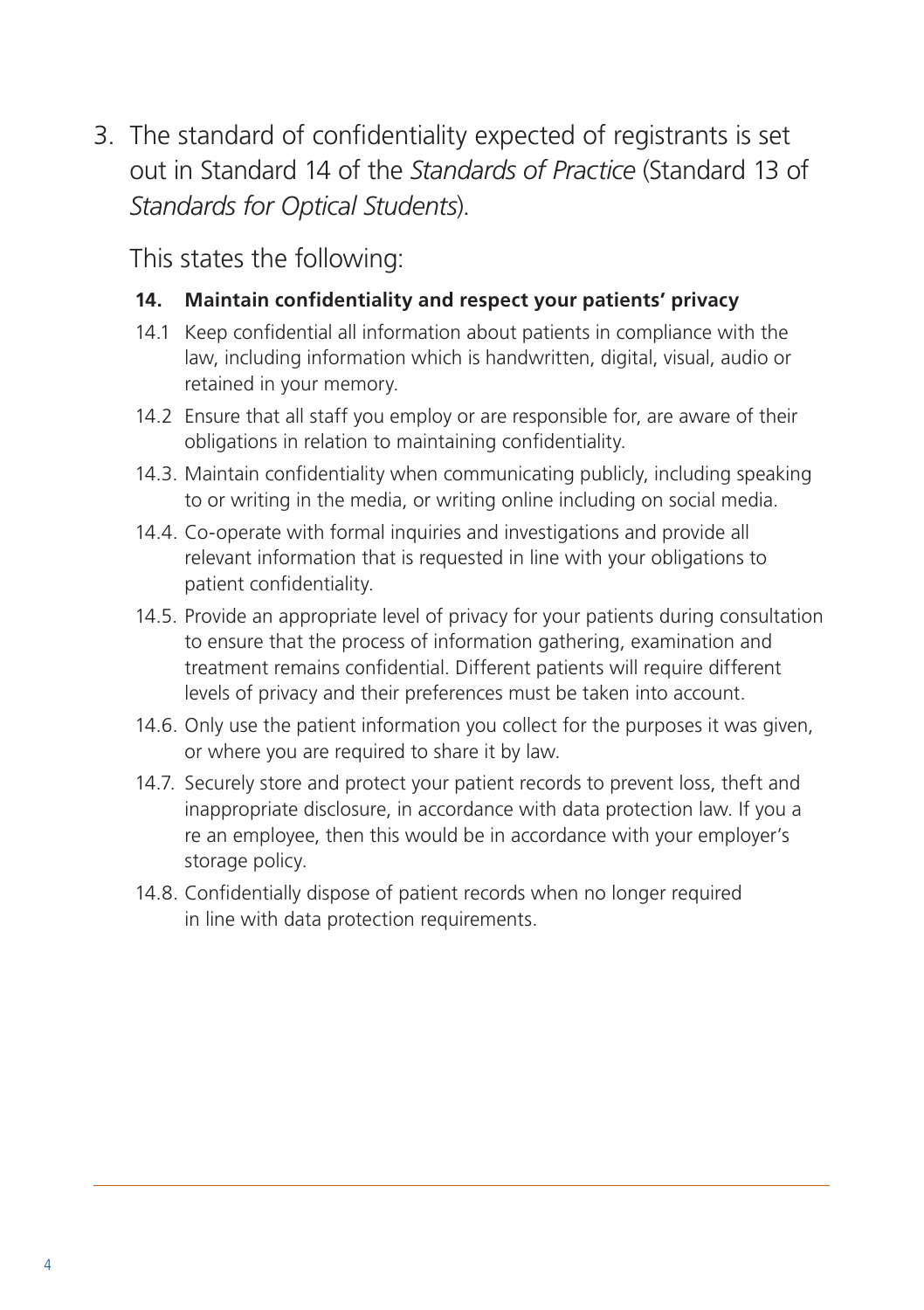4. The standard relating to public protection is set out in Standard 11 of the *Standards of Practice* (Standard 10 of *Standards for Optical Students*).

This states the following:

#### **11. Protect and safeguard patients, colleagues and others from harm**

- 11.1 You must be aware of and comply with your legal obligations in relation to safeguarding of children, young people and vulnerable adults.
- 11.2 Protect and safeguard children, young people and other vulnerable adults from abuse. You must:
	- 11.2.1 Be alert to signs of abuse and denial of rights.
	- 11.2.2 Consider the needs and welfare of your patients.
	- 11.1.3 Report concerns to an appropriate person or organisation, whether this is your tutor, supervisor or training provider.
	- 11.2.4 Act quickly in order to prevent further risk of harm. Seek advice immediately if you are unsure of how to proceed.
	- 11.2.5 Keep adequate notes on what has happened and what actions you took.
- 11.3 Promptly raise concerns about your patients, colleagues, employer or other organisation if patient or public safety might be at risk and encourage others to do the same. Concerns should be raised with your employing, contracting, professional or regulatory organisation as appropriate. This is sometimes referred to as 'whistle-blowing' and certain aspects of this are protected by law.
- 11.4 If you have concerns about your own fitness to practise whether due to issues with health, character, behaviour, judgement or any other matter that may damage the reputation of your profession, stop practising immediately and seek advice.
- 11.5 If patients are at risk because of inadequate premises, equipment, resources, employment policies or systems, put the matter right if that is possible and/ or raise a concern.
- 11.6 Ensure that any contracts or agreements that you enter into do not restrict you from raising concerns about patient safety including restricting what you are able to say when raising the concern.
- 11.7 Ensure that when reporting concerns, you take account of your obligations to maintain confidentiality as outlined in standard 14.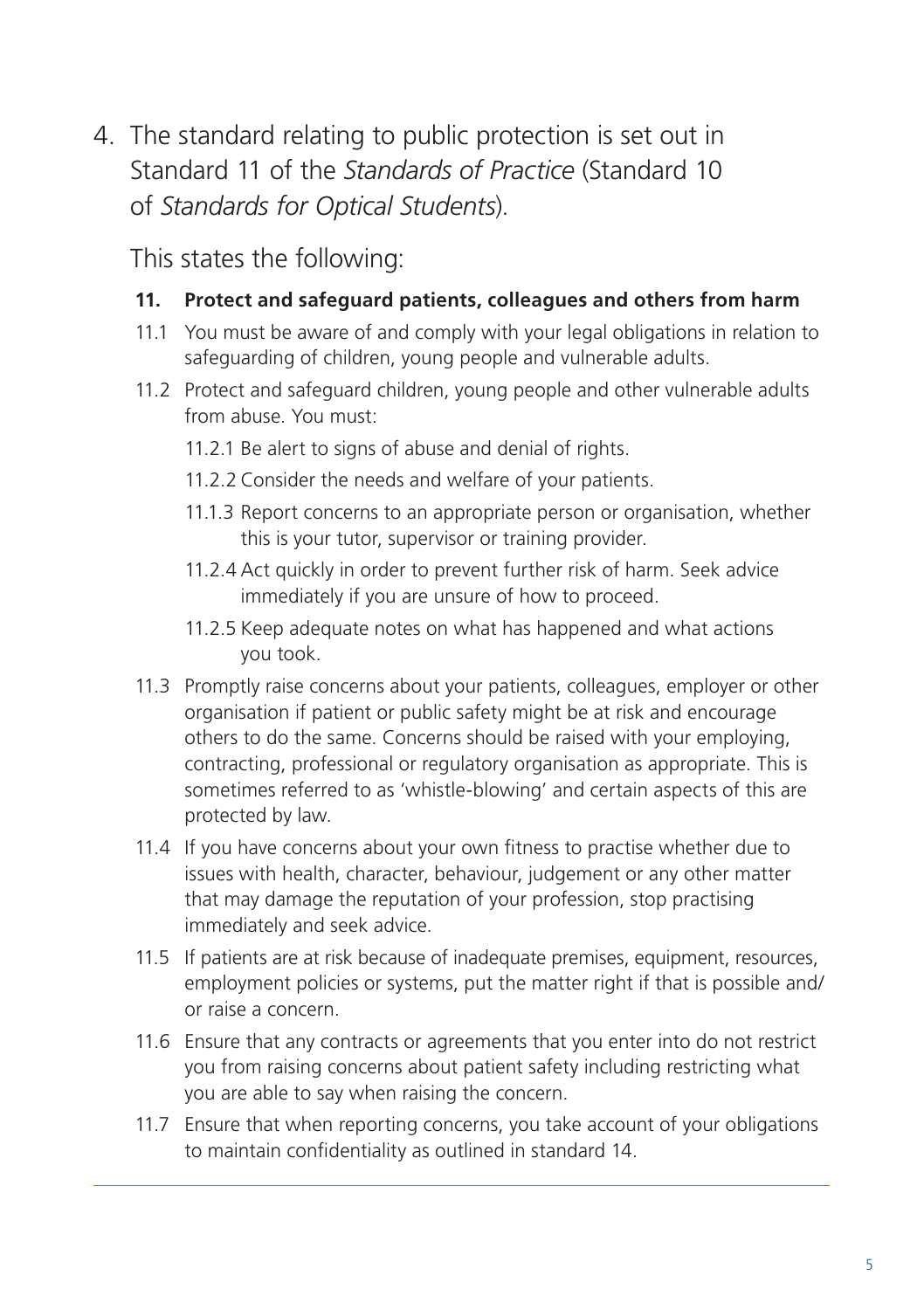- 5. The requirement to maintain confidentiality is not absolute and can be overridden in cases where this is in the public interest, such as where there is a risk of public harm.
- 6. You should use your judgement to apply the guidance that follows to your own practice and the variety of settings in which you might work.
- 7. If you have any questions about this guidance or how to apply it, you should consider seeking further advice which, depending on the nature of your question, may involve contacting appropriate professional colleagues, your employer, your professional indemnity insurance provider, your professional or representative body, or obtaining independent legal advice. Student optometrists and student dispensing opticians can additionally seek advice from their tutor, supervisor or training provider.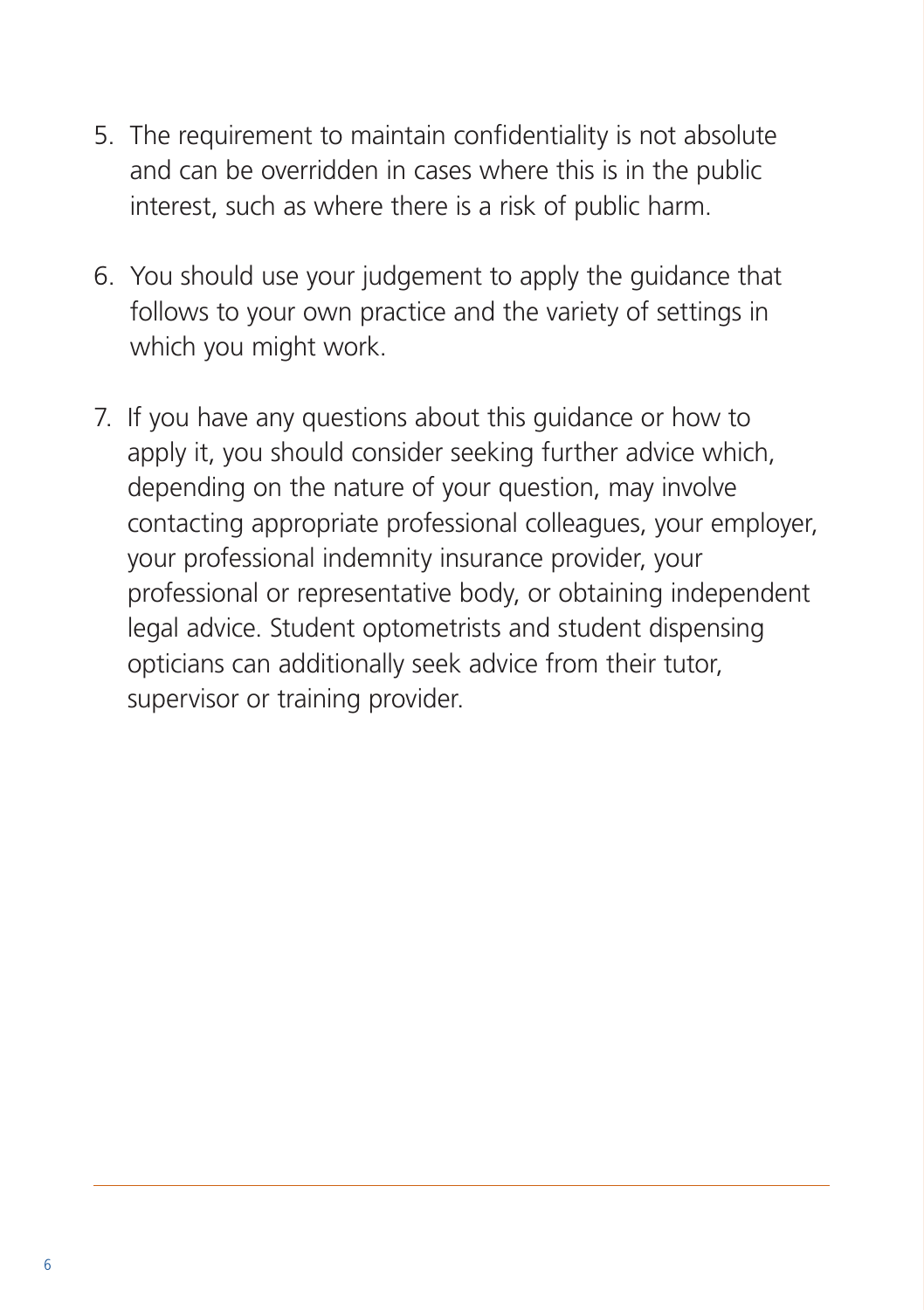**1. Disclosing confidential information about patients, with or without consent**

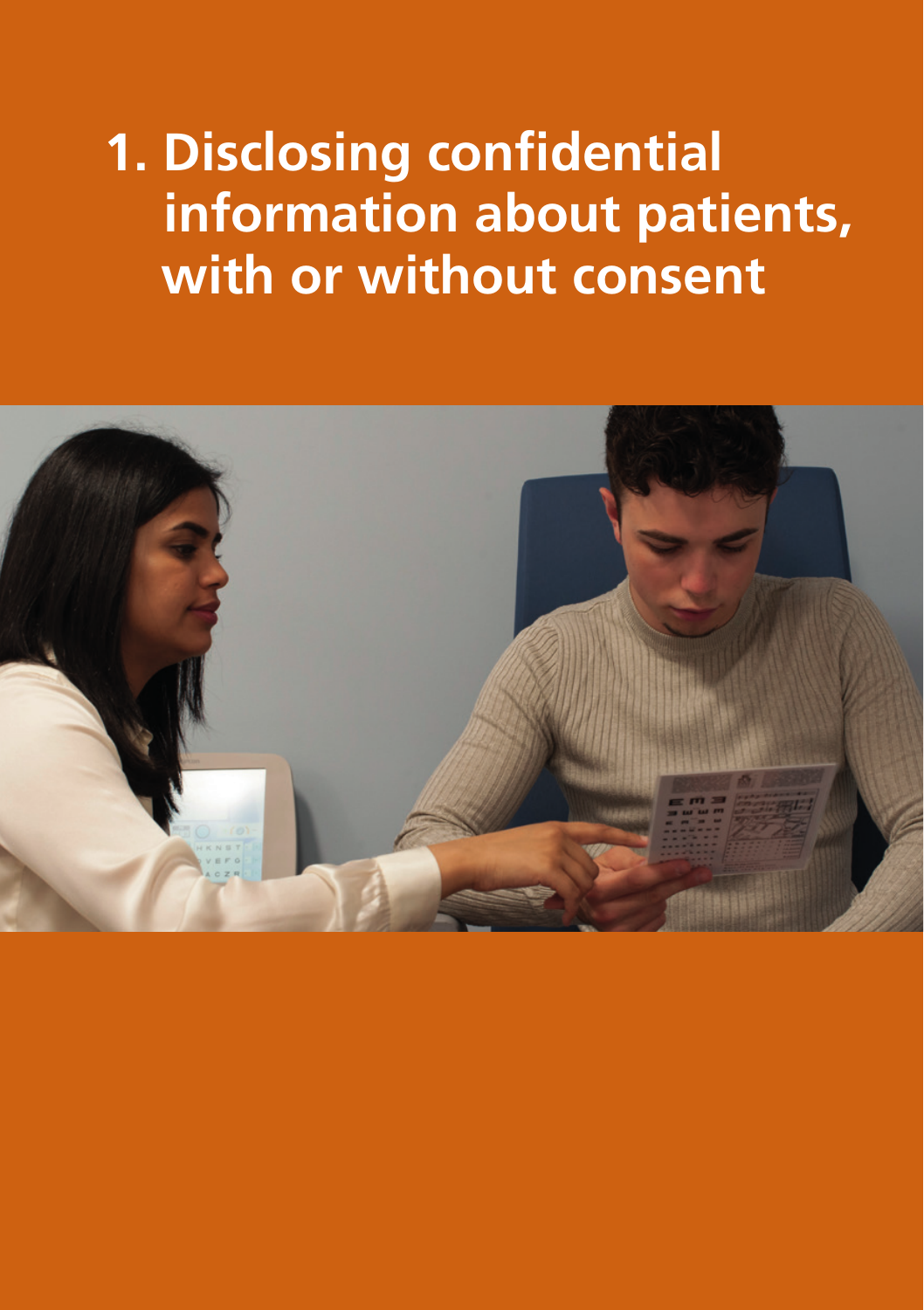- 8. As a healthcare professional, you may find yourself in situations where patients disclose to you information they expect to be kept confidential, or where you are privy to confidential information about your patients. In most cases, you must keep this information confidential unless the patient provides you with explicit or implied consent to disclose it.
- 9. Implied consent is only relevant in specific circumstances. You may rely on implied consent to share confidential information with those who are providing (or supporting the provision of) direct care to the patient, provided that all of the following apply:
	- a. the person accessing or receiving the information is providing or supporting the patient's care;
	- b. information is readily available to patients explaining how their information will be used (for example, in leaflets, posters, on websites or face to face), and they have the right to object;
	- c. the patient has not objected; and
	- d. anyone to whom confidential information is disclosed understands that it is given to them in confidence, which they must respect.
- 10. More information about consent generally, and implied consent can be found at page 13 of the GOC's consent quidance.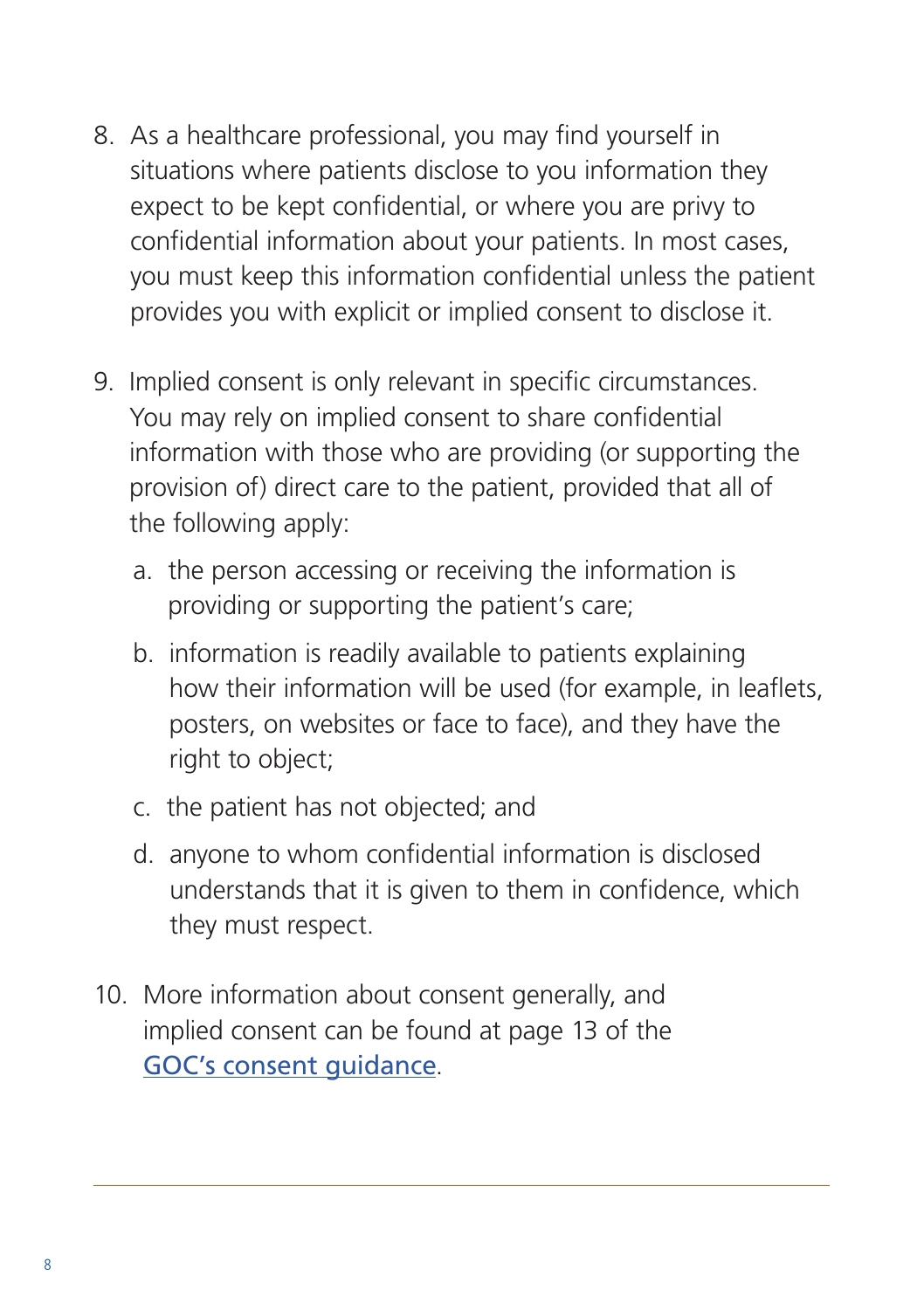### **Disclosing information with consent**

- 11. Where you are not sharing information with other healthcare professionals for the purpose of providing (or supporting the provision of) direct care to a patient, you should always try to get your patient's explicit consent to disclose sensitive information about them, unless any of the following apply:
	- a. obtaining consent would defeat the purpose of the disclosure (for example, where there would be a risk of harm to others; where detection of a serious crime would be obstructed); or
	- b. you have already made the decision to disclose information in the public interest and obtaining consent would be meaningless or tokenistic; or
	- c. the patient is not able to give consent as a result of disability, illness or injury. A patient's ability to give consent is referred to as their 'capacity' to consent. For more information on capacity, including what to do if a patient lacks capacity, see our [consent guidance](https://standards.optical.org/supporting-guidance/consent/  ).
- 12. Where your patient provides you with explicit consent to disclose confidential information about them, you must ensure that they know what they are consenting to (see Standards 2 and 3 of the *[Standards of Practice](https://standards.optical.org/areas/practice)*, and our [consent guidance](https://standards.optical.org/supporting-guidance/consent/  )) and that they are clear what information is going to be disclosed, why it is being disclosed and to which person or authority. Where you are relying on implied consent (see paragraph 10 above), patients should not be surprised to learn how their information is used; if the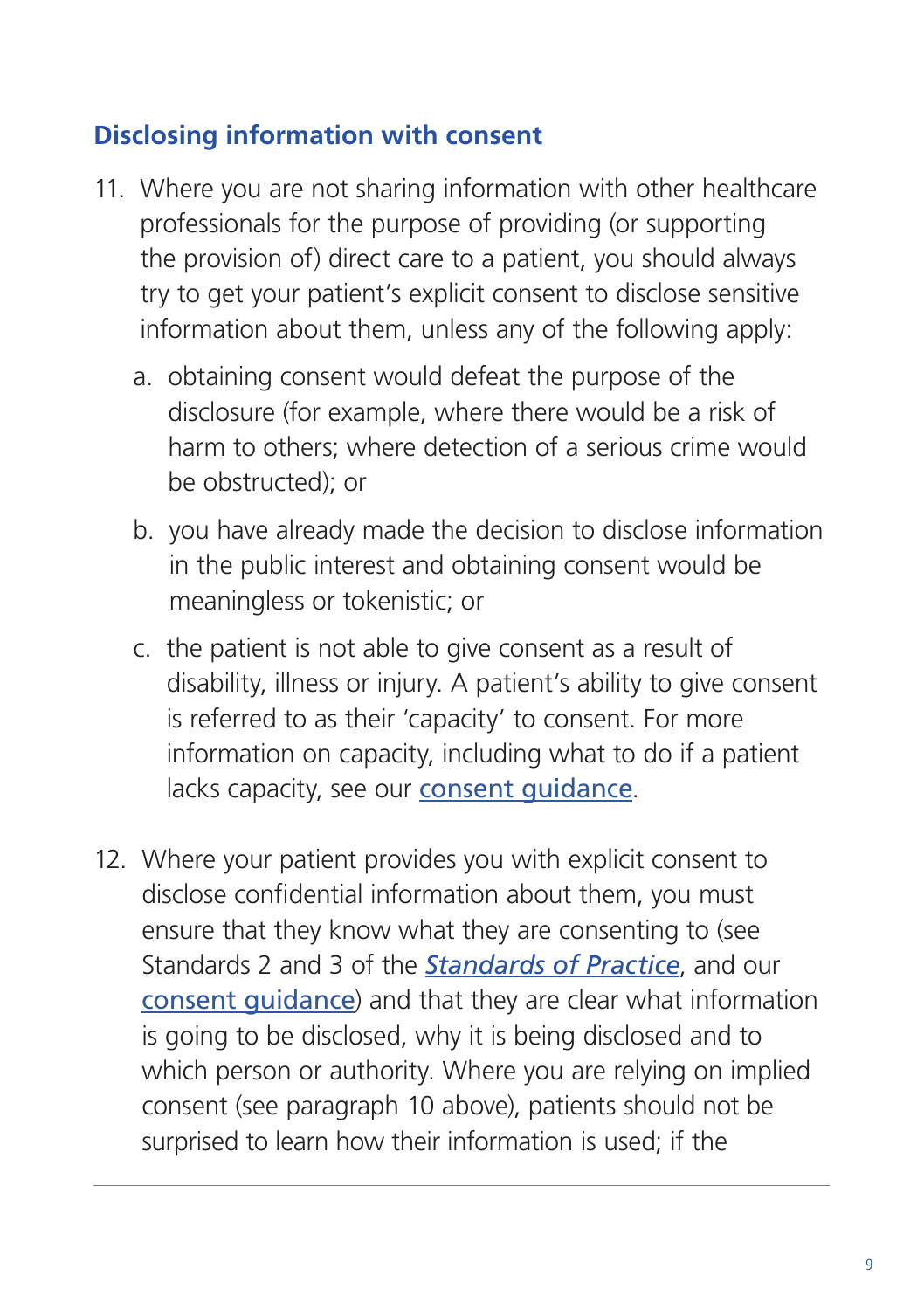information would be used in ways that patients would not reasonably expect, you should seek explicit consent for this from the patient.

13. It is important to remember that patients with the capacity to consent have the right to make their own decisions and to refuse consent, even where you or others may consider the decision to be ill-advised. If a patient makes a decision contrary to clinical advice, you should document this in the patient records so that it is clear to all involved in that patient's care.

### **Disclosing information without consent**

- 14. If a patient does not provide you with explicit consent to disclose confidential information about them, and if you cannot rely on implied consent, there may still be circumstances in which you may pass the information on to an appropriate authority, such as where it is in the public interest, or where there is a legal requirement for you to do so.
- 15. In some circumstances, therefore, disclosure without consent may be appropriate. If this is the case, there are certain things you need to consider and we discuss these in detail within this guidance. Decisions on whether to disclose information need to be made on a case-by-case basis and only after considering all relevant information available to you at the time.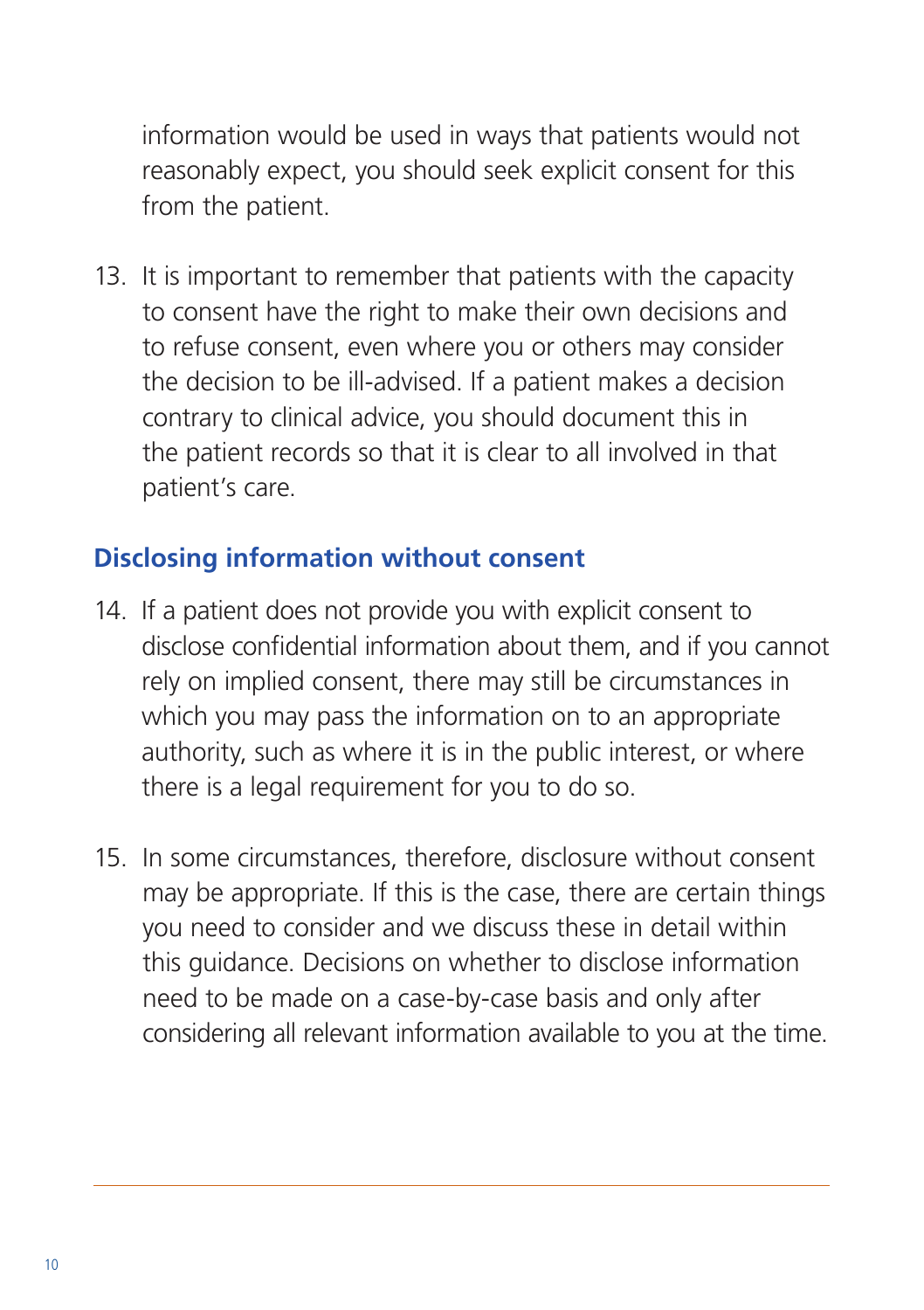16. A number of specific situations that you may face in practice are covered in more detail within this guidance, including: passing on information in relation to a patient's fitness to drive; and making a disclosure to comply with external investigations.

#### **Keeping a record of disclosure**

17. Whether you disclose information with or without patient consent, you should keep a record of it and document what information you disclose and to which person/body you disclose it. You should also document any attempts to seek consent to disclose information or, if it is not appropriate to seek consent, the reasons why it is not appropriate. You should also tell the patient about the disclosure in writing (unless it is not practicable or would undermine the purpose of the disclosure) and document that you have done this.

#### **Data protection**

18. All disclosures must be compliant with the General Data Protection Regulations (GDPR) and the Data Protection Act 2018. For further information, contact the [Information](https://ico.org.uk/)  [Commissioner's Office \(ICO\)](https://ico.org.uk/).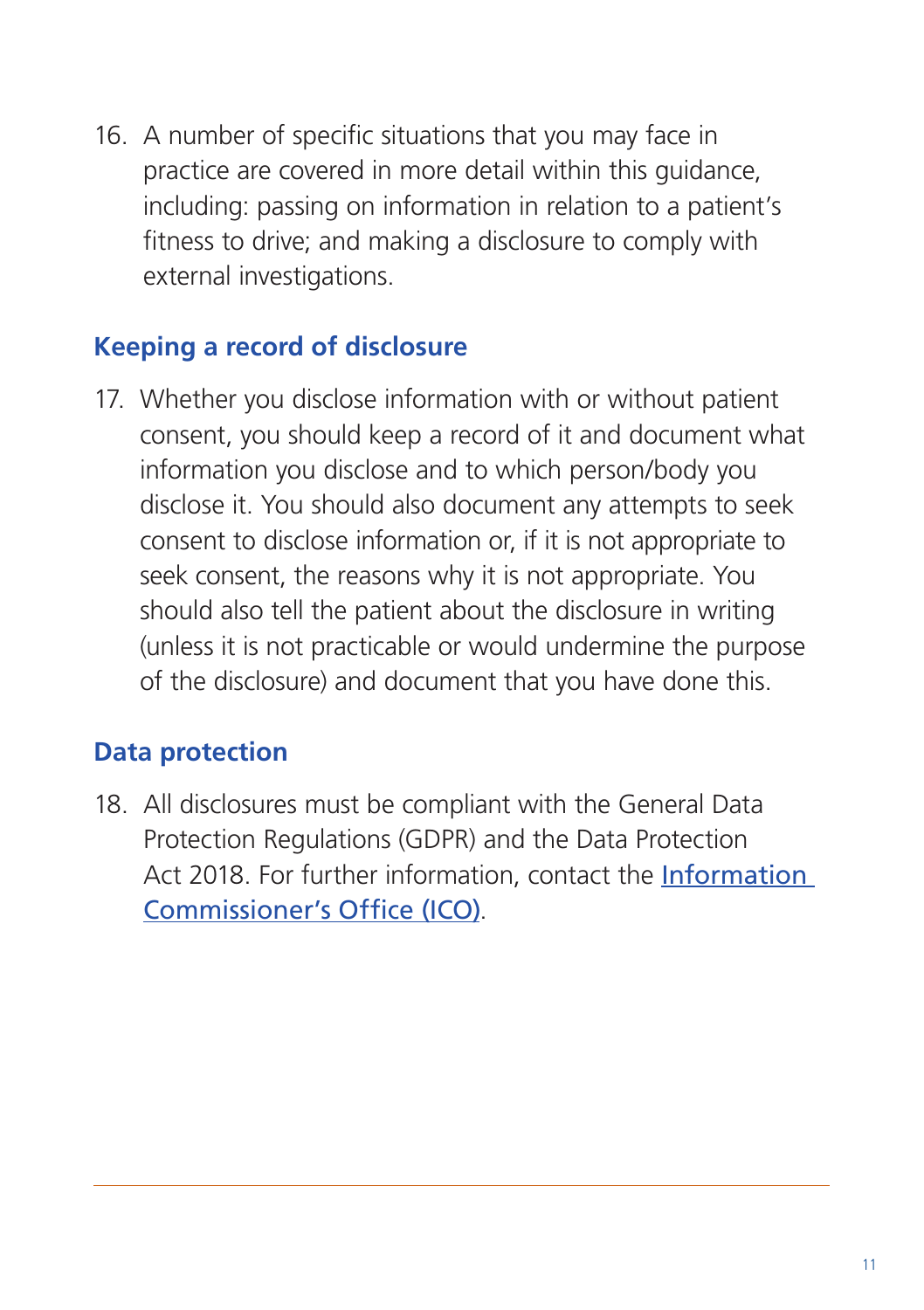**2. Vision and safe driving – what to do if a patient's vision means they may not be fit to drive**

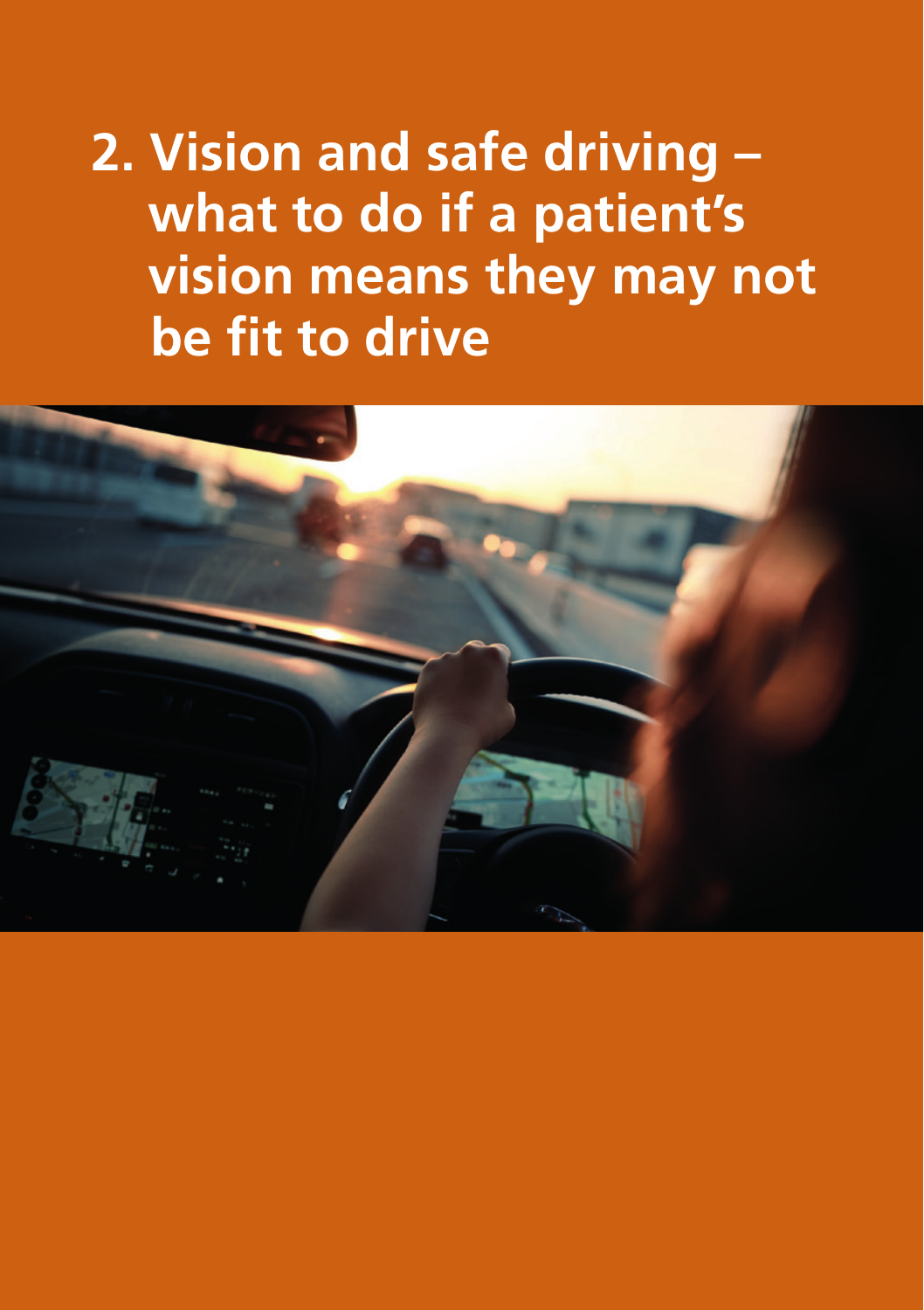- 19. You may encounter situations where you consider a patient's vision means they may not be fit to drive.
- 20. Below, we set out the requirements of the governing bodies of drivers and driving in the UK, the ways in which you should communicate with a patient when advising them they may not be fit to drive, and when you should disclose this information to someone other than the patient.

#### **Driver and Vehicle Licensing Agency (DVLA) and Driver and Vehicle Agency (DVA)**

- 21. The DVLA in England, Scotland and Wales and the DVA in Northern Ireland are the government agencies that register and issue licences to drivers in the UK. As part of their role in registering and licensing drivers, they are legally responsible for deciding if a person is medically fit to drive and retain their licence.
- 22. The DVLA issues quidance for healthcare professionals on assessing fitness to drive which includes the medical standards for driver licensing. There is specific guidance on sight testing as well as other health conditions you may encounter during a consultation.
- 23. The medical standards in the guidance are applicable to the whole of the UK, including Northern Ireland.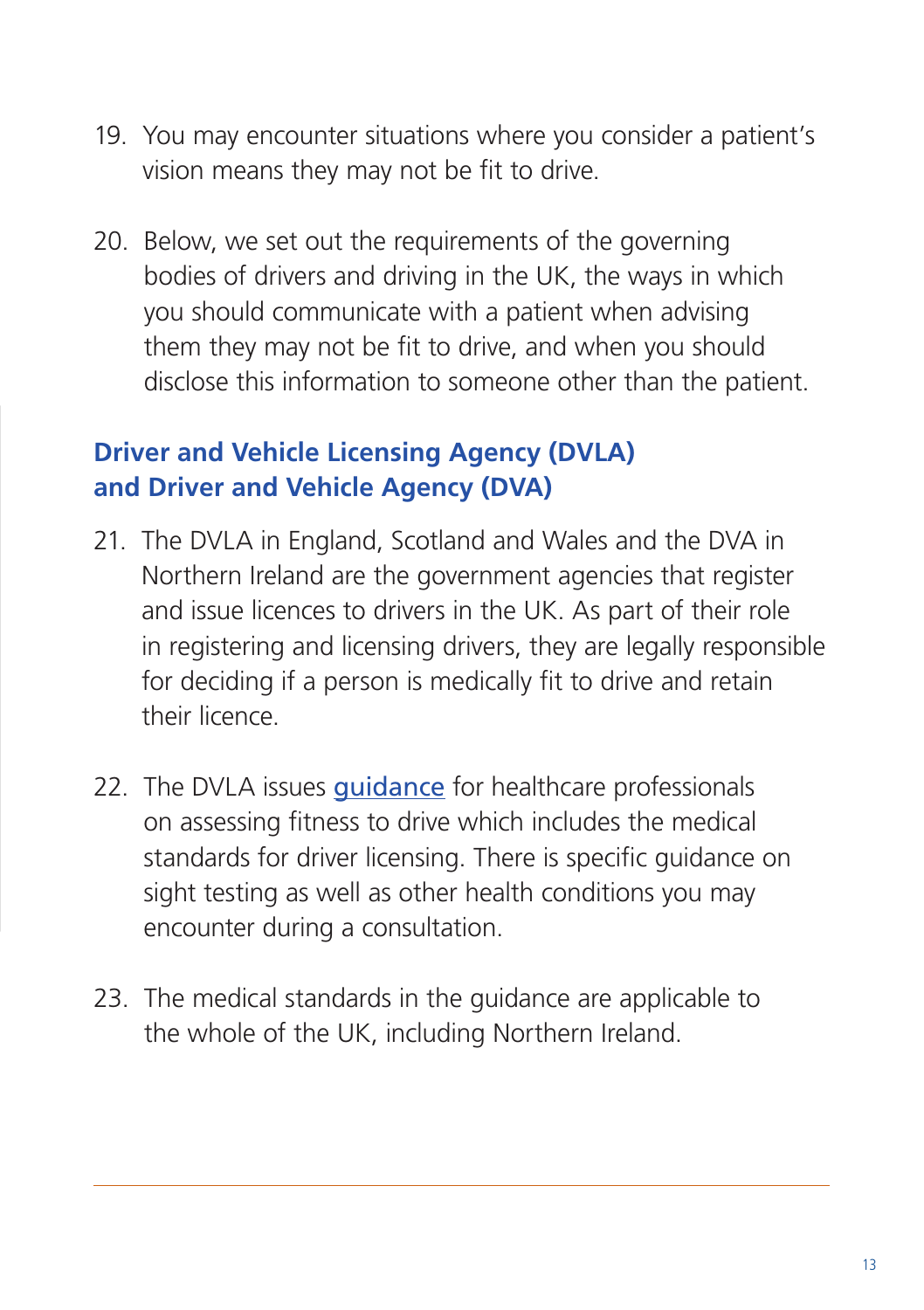#### **Drivers' responsibilities**

24. Licensed drivers have a legal responsibility to notify the DVLA/DVA of any medical condition they have that may affect safe driving.

#### **Your responsibilities**

- 25. You should inform the DVLA/DVA where:
	- a. you have assessed that a patient may not be safe to drive; and
	- b. you consider that they will not or cannot inform the DVLA/DVA themselves; and
	- c. you have a concern for road safety in relation to the patient and/or the wider public.
- 26. In making an assessment of whether a patient is safe to drive, you should be aware of, and make reference to, the **DVLA's quidance**, particularly the chapter on visual disorders, which outlines the legal sight standards that all licensed drivers must meet.
- 27. If a patient's corrected vision would meet the minimum standards for driving, but their uncorrected vision would not, this may mean they are not safe to drive if they choose to drive without corrective lenses.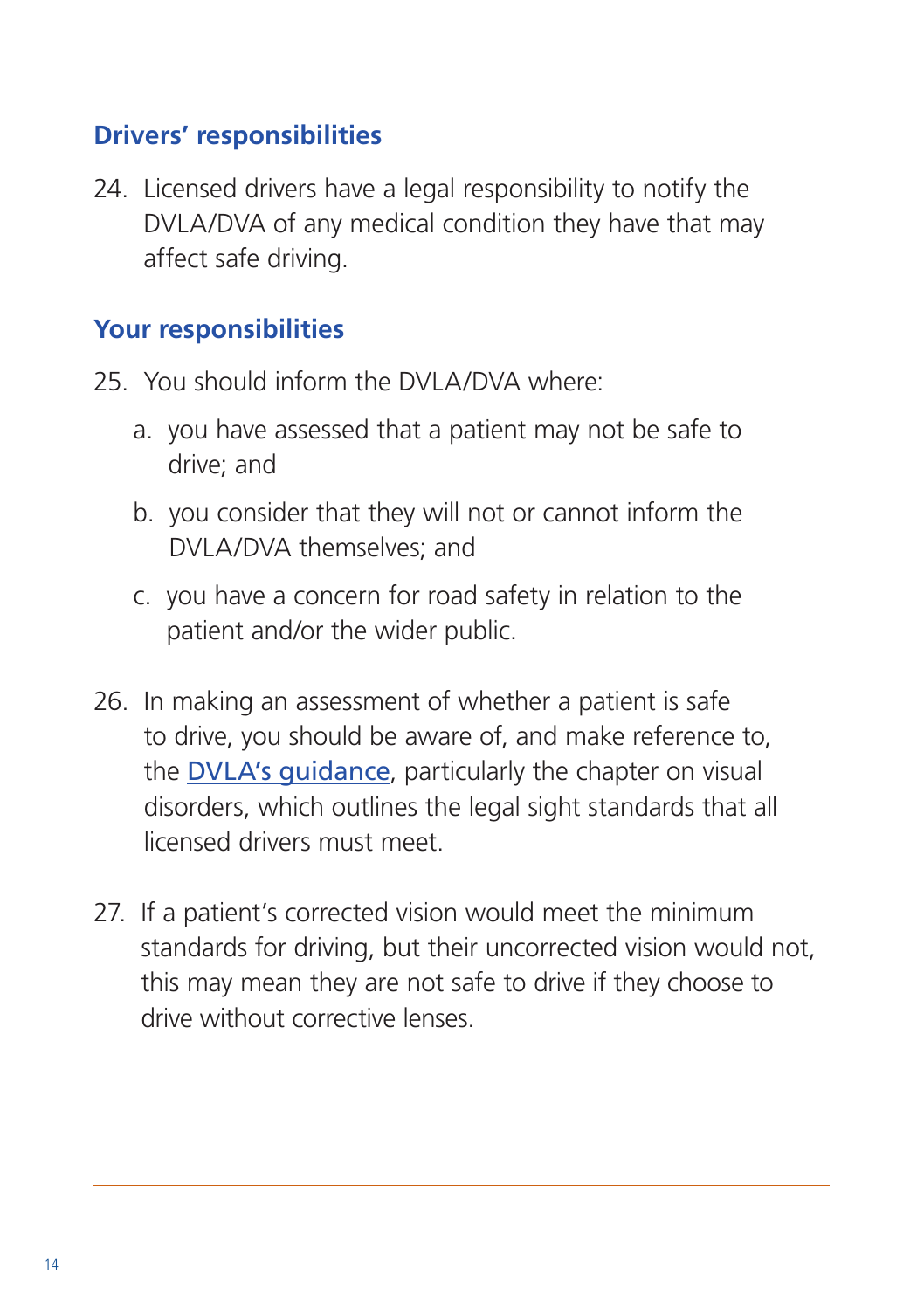- 28. You should be aware that there are higher standards in place for bus and lorry drivers than for car drivers and motorcyclists, and details of these can be found in the DVLA guidance referenced above.
- 29. If you are unsure whether a patient meets the required standards you should consider seeking the advice of a professional colleague or your employer, or seeking the advice of the DVLA/DVA's medical advisors.

#### **What should I do if I think a patient is not safe to drive?**

- 30. If, in your professional judgement, you think that a patient may not be safe to drive you should explain this clearly to the patient and your reasons for this. With the patient's consent, you should discuss your concerns with their family and/or carer if appropriate (e.g. if they attend appointments with the patient, or if they live with the patient).
- 31. You should advise the patient to stop driving immediately.
- 32. You should advise the patient that they have a legal responsibility to notify the DVLA/DVA of any condition which may affect their ability to drive safely and provide them with further information on how to contact the DVLA/DVA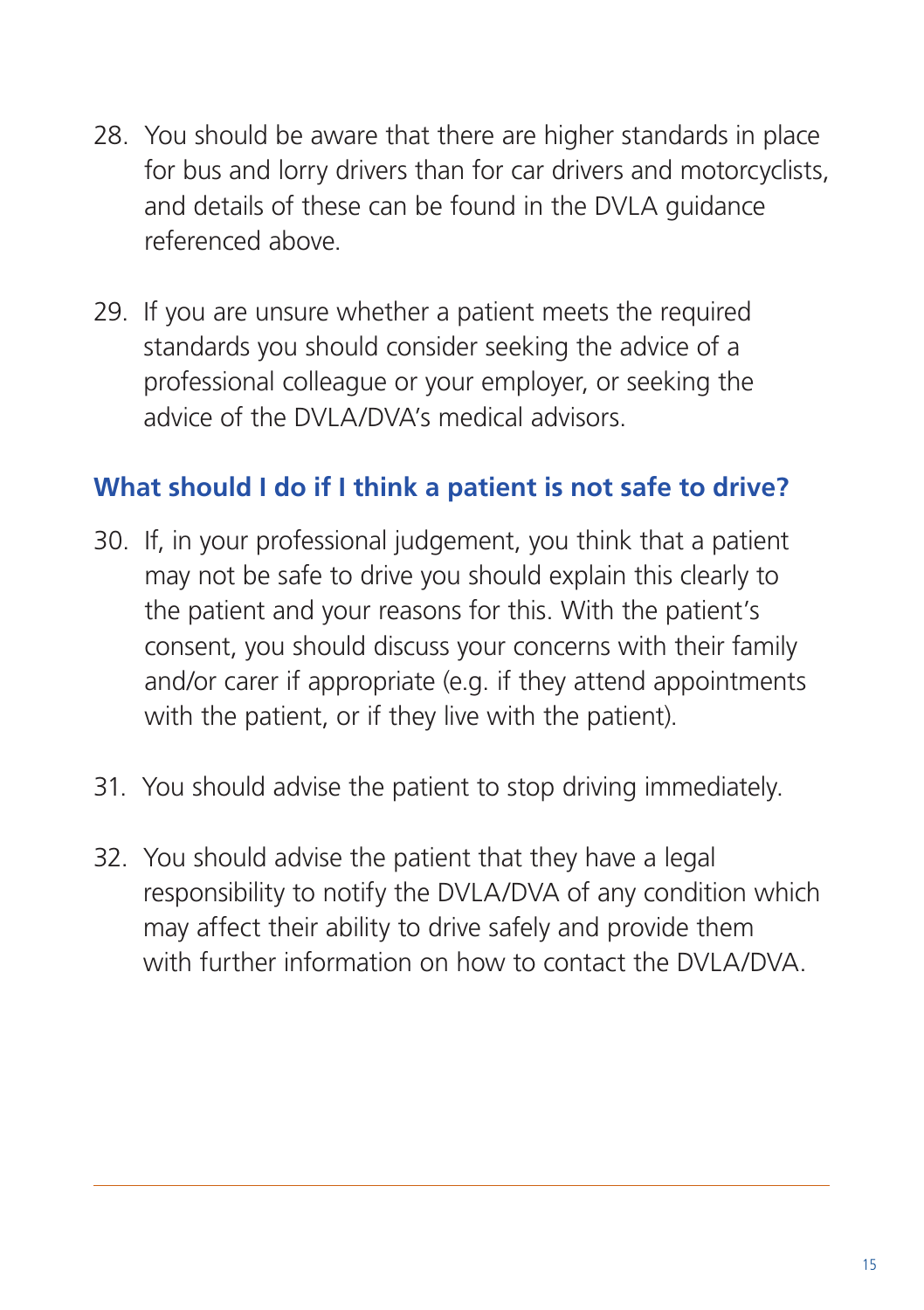- 33. You should advise the patient that you have a duty to notify the DVLA/DVA yourself if, in your professional judgement, a patient either will not or cannot do so, and there is any concern for the safety of the patient and/or the wider public. For more information on the steps you should take in such situations, see the section below on 'disclosing to the DVLA/ DVA without consent'.
- 34. You should also consider whether you need to notify other healthcare professionals, such as the patient's GP if possible and discuss with the patient why you think this is appropriate.
- 35. If driving is relevant to the patient's occupation, you should advise them to inform their employer.<sup>2</sup>
- 36. You should put any advice in writing and keep a clear record of your actions including any correspondence, for example, with the patient, other healthcare professionals and other external agencies, as well as documenting if the patient advises that they will self-report to the DVLA/DVA. For further information, see Standard 8 of the *[Standards of Practice](https://standards.optical.org/areas/practice)*.
- 37. If you have followed all the steps above, but you consider that the patient will not or cannot inform the DVLA/DVA themselves, please see the section below for the steps you should take to disclose information to the DVLA/DVA.

<sup>&</sup>lt;sup>2</sup> Whilst this quidance is focused on road safety, the principles also apply to drivers of other transport (including rail), seafarers and pilots. If you are concerned that a train driver, pilot or seafarer's vision means they may not be able to do their job safely, you can contact the Office of Rail and Road, the UK Civil Aviation Authority or the 16 Maritime and Coastguard Agency respectively for advice.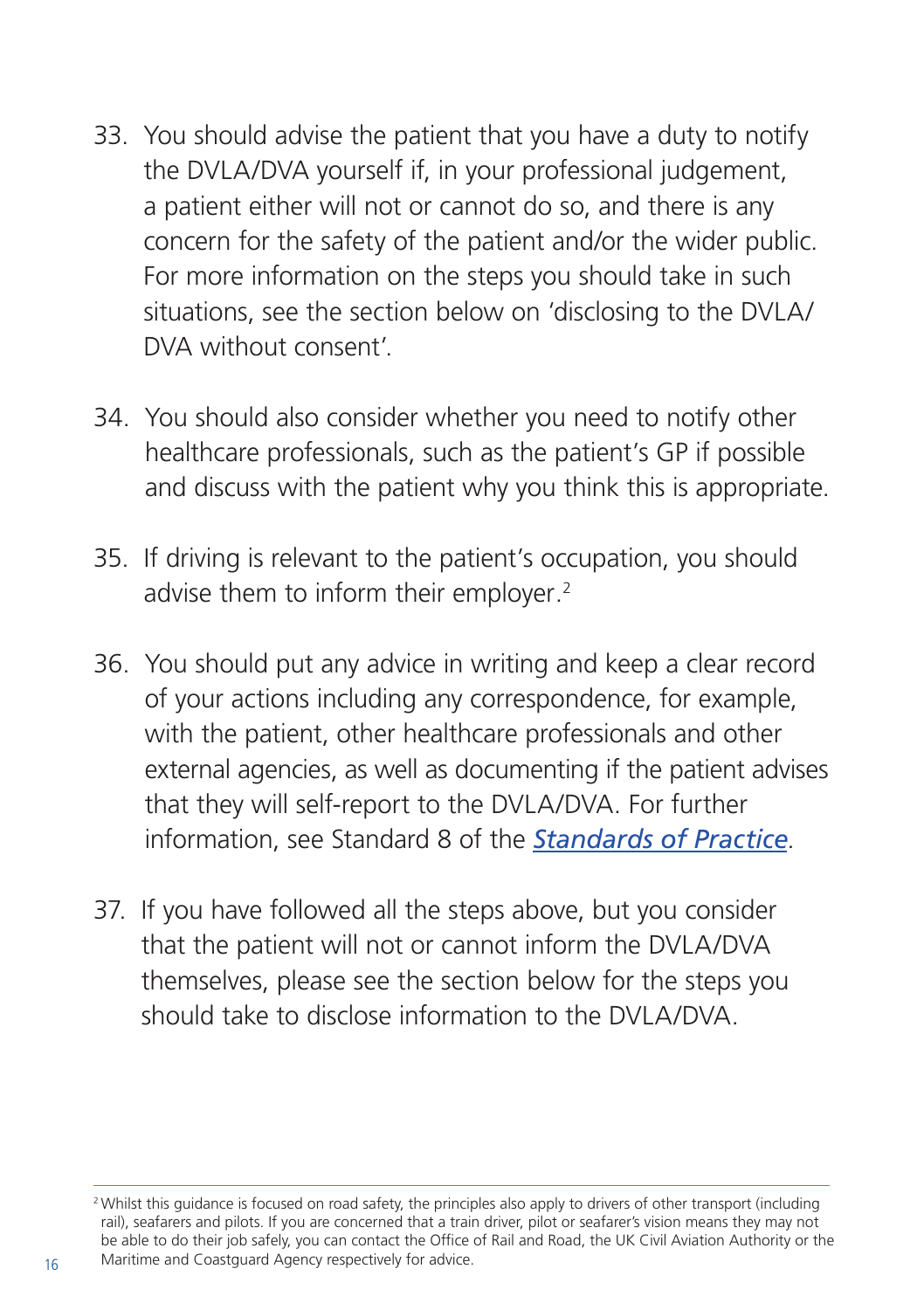#### **Disclosing to the DVLA/DVA without consent**

- 38. If the criteria in paragraph 25 apply, and you are not able to seek consent from your patient, you should notify the DVLA/DVA if you believe that a patient will continue to drive despite advice not to do so.
- 39. In disclosing information to the DVLA/DVA you should:
	- a. first, inform the patient that you intend to notify the DVLA/ DVA and you have a duty to cooperate fully with the DVLA/DVA and provide all relevant information as requested;
	- b. notify the DVLA/DVA (current contact details are set out below) and provide all relevant information that is requested;
	- c. consider whether you need to notify other healthcare professionals, such as the patient's GP, if possible; and
	- d. keep a clear record of your actions and any advice given. For more information, please refer to Standard 8 of the *[Standards of Practice](https://standards.optical.org/areas/practice)* (Standard 7 in the *[Standards for](https://standards.optical.org/areas/students/)  [Optical Students](https://standards.optical.org/areas/students/)*).
- 40. The DVLA/DVA make the ultimate decision of whether to revoke a driving licence and may make further enquiries and/or require further assessments to establish whether the patient's licence should be revoked.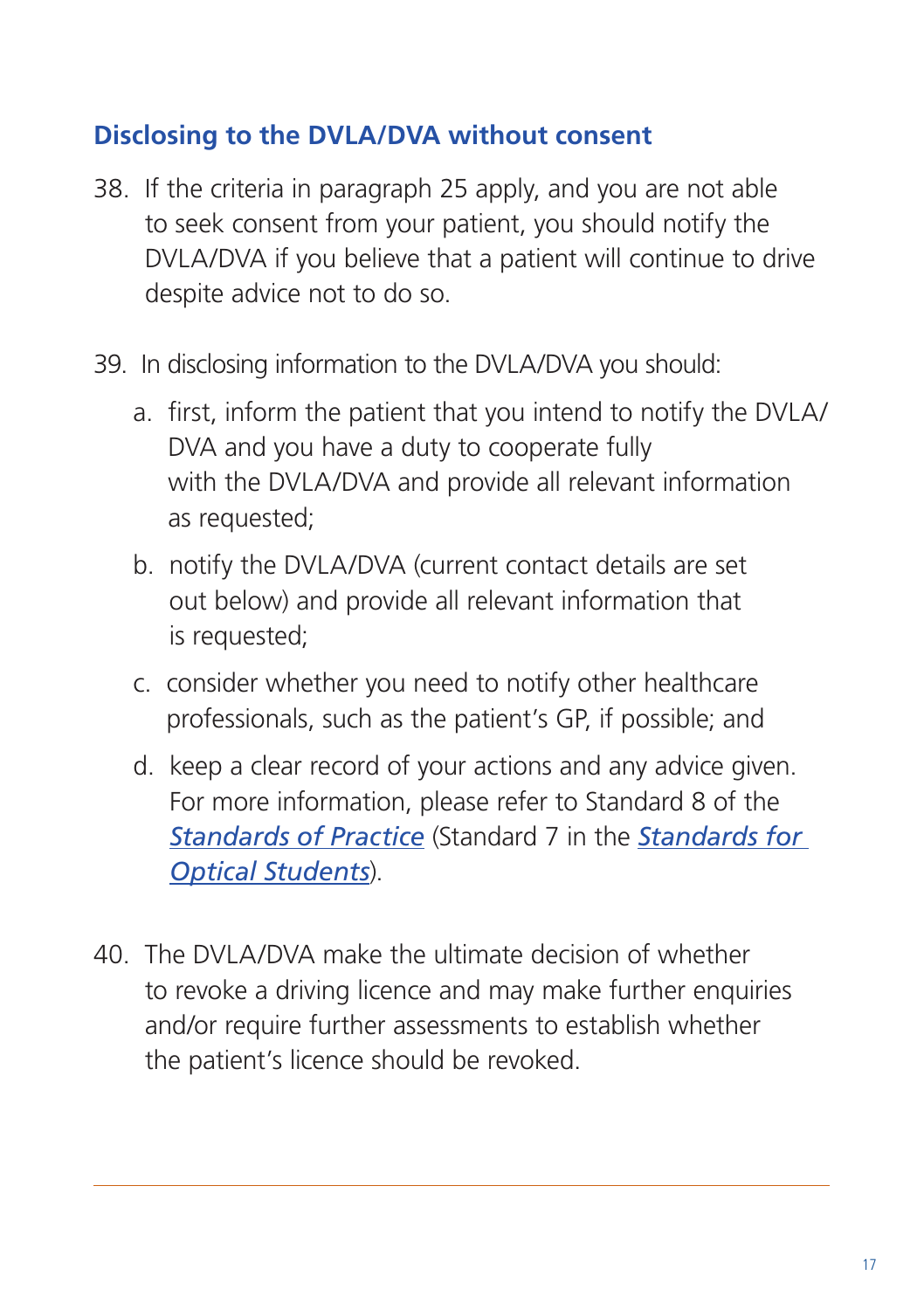### **Communicating effectively with patients**

- 41. You should communicate clearly and effectively with your patients and give them information in a way that they can understand. Informing a patient that they may have to stop driving can be a sensitive and difficult subject to raise and you should communicate this with empathy and compassion. Providing patients with information about resources they can access for assistance, for example about alternative means of transport, could be helpful.
- 42. For more information on communicating effectively with patients, please refer to Standards 2 and 4 of the *[Standards](https://standards.optical.org/areas/practice/)  [of Practice](https://standards.optical.org/areas/practice/)*.
- 43. A flow chart showing the process to be followed when making a decision can be found at the end of this document.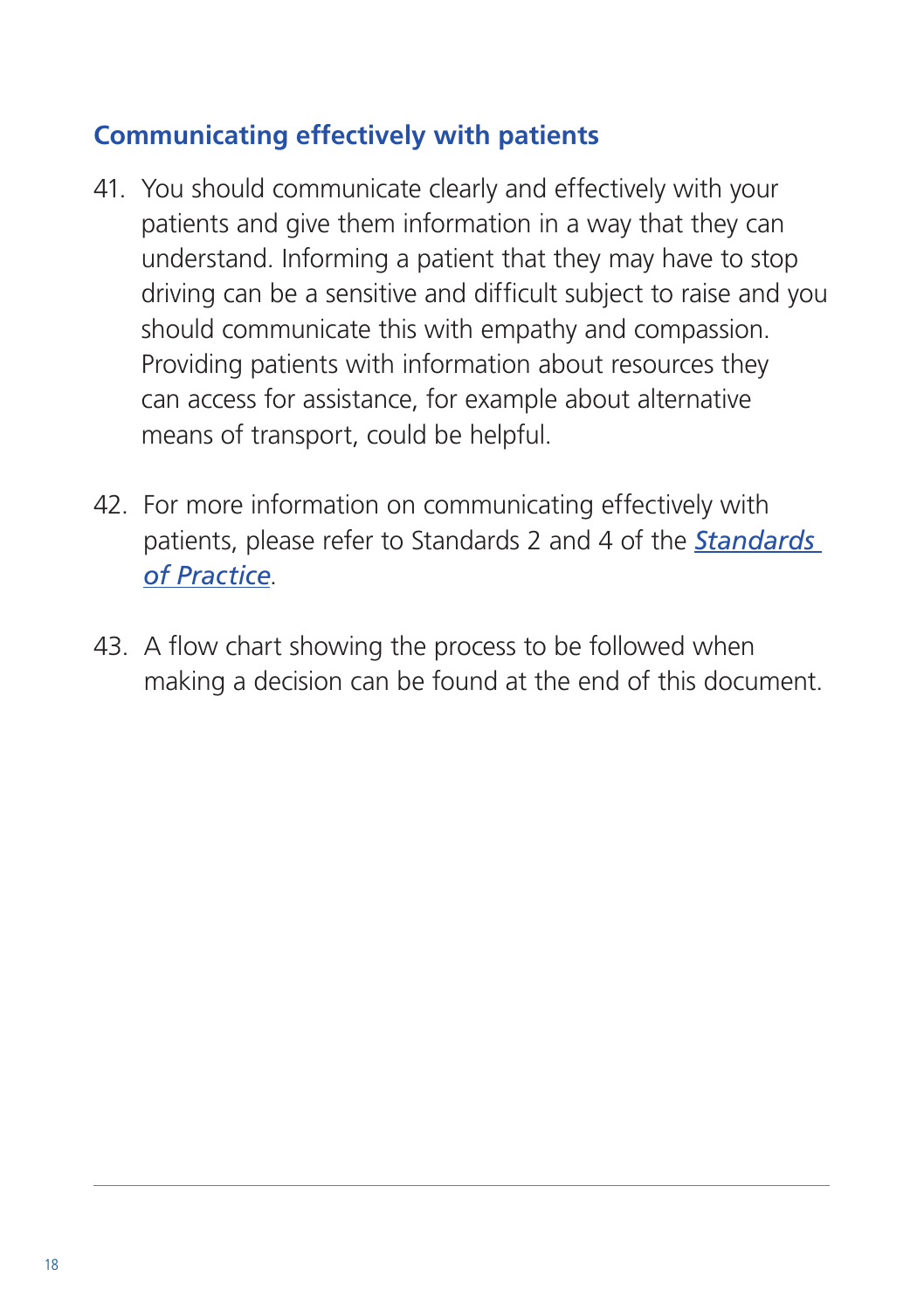### **Contact details:**

#### **DVLA (England, Scotland & Wales)**

medadviser@dvla.gsi.gov.uk 01792 782337 (10:30am−1pm, Mon–Fri) 01792 761104 (fax)

The Medical Adviser Drivers Group DVI A Swansea SA99 1DA

### **DVA (Northern Ireland)**

dva@infrastructure-ni.gov.uk 0300 200 7861 (9am−5pm, Mon−Fri)

Drivers Medical Section, DVA Castlerock Road Waterside Coleraine BT51 3TB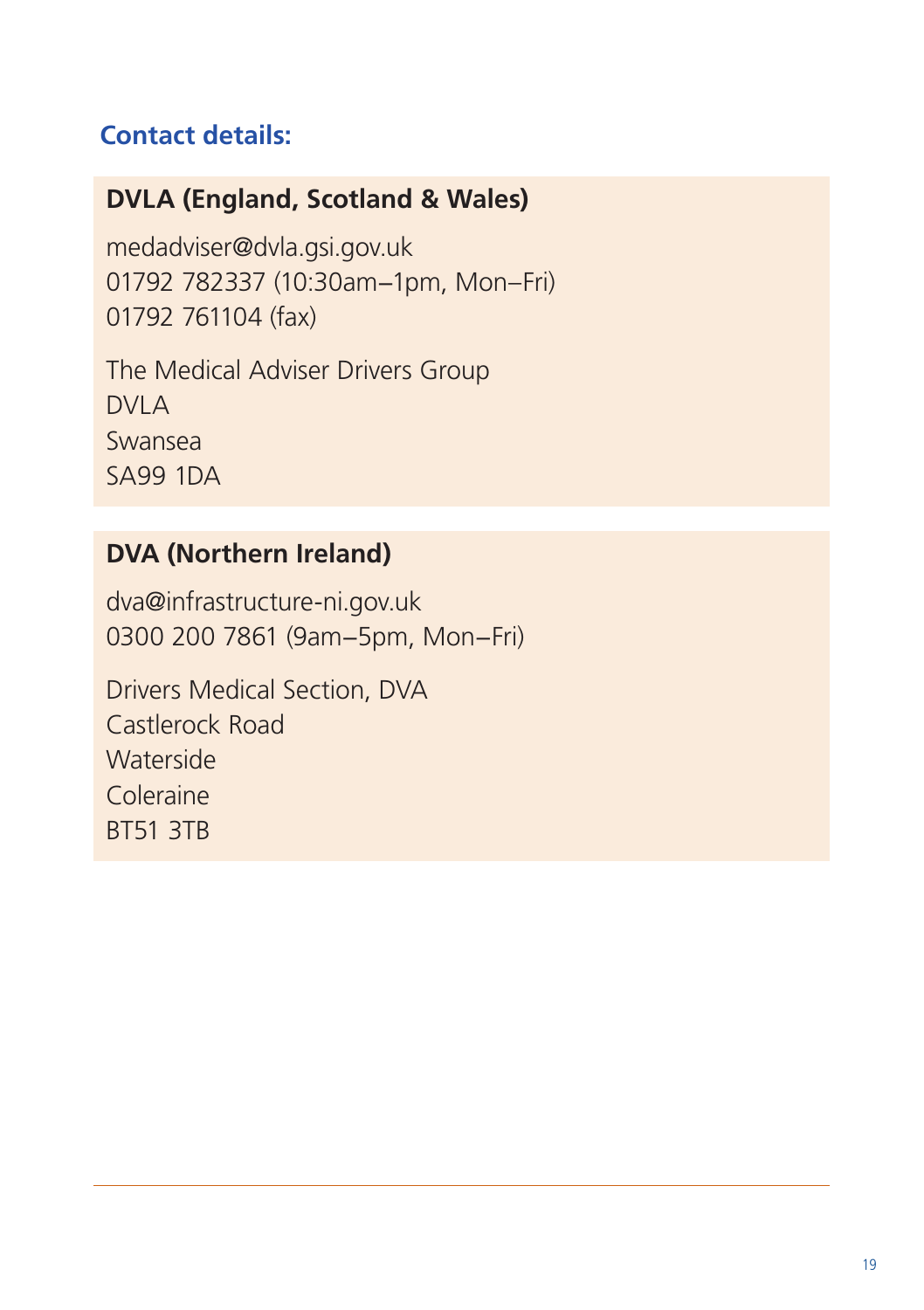# **3. Other disclosures in the public interest**

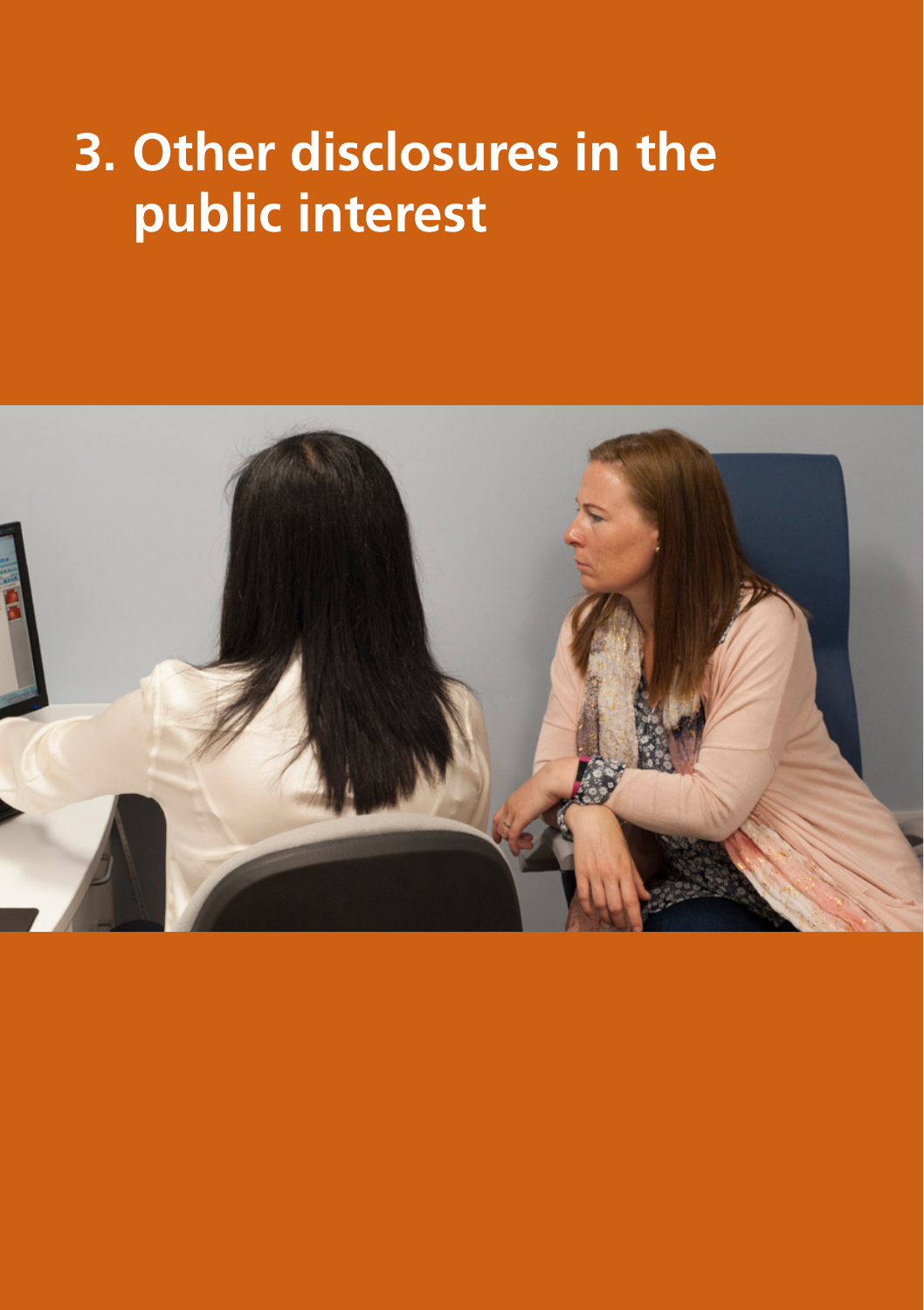- 44. There may be other circumstances where there is a risk of serious harm to individuals or the wider public and, accordingly, you need to make the decision as to whether there is a public interest in disclosing information that outweighs your duty of confidentiality. Examples include (but are not limited to):
	- evidence of suspected abuse;
	- evidence of serious crimes, including terrorism<sup>3</sup>; and
	- evidence of serious communicable or transmissible diseases.
- 45. This list is not exhaustive and there may be other circumstances where you need to balance your duties of public protection and patient confidentiality. In all such circumstances, you should follow the same thought process set out below.
- 46. When considering whether to disclose information in such circumstances, you should weigh your duty to protect the public with the benefit of keeping your patient's information confidential. You may wish to consider:
	- a. Is there potential for harm to others if information is not disclosed?
	- b. Would sharing anonymised information be sufficient to avoid harm?
	- c. To whom does the information relate, and is it sensitive to more than one patient?; and

<sup>&</sup>lt;sup>3</sup> It is an offence under section 38b of the Terrorism Act 2000 to fail to report information about acts of terrorism.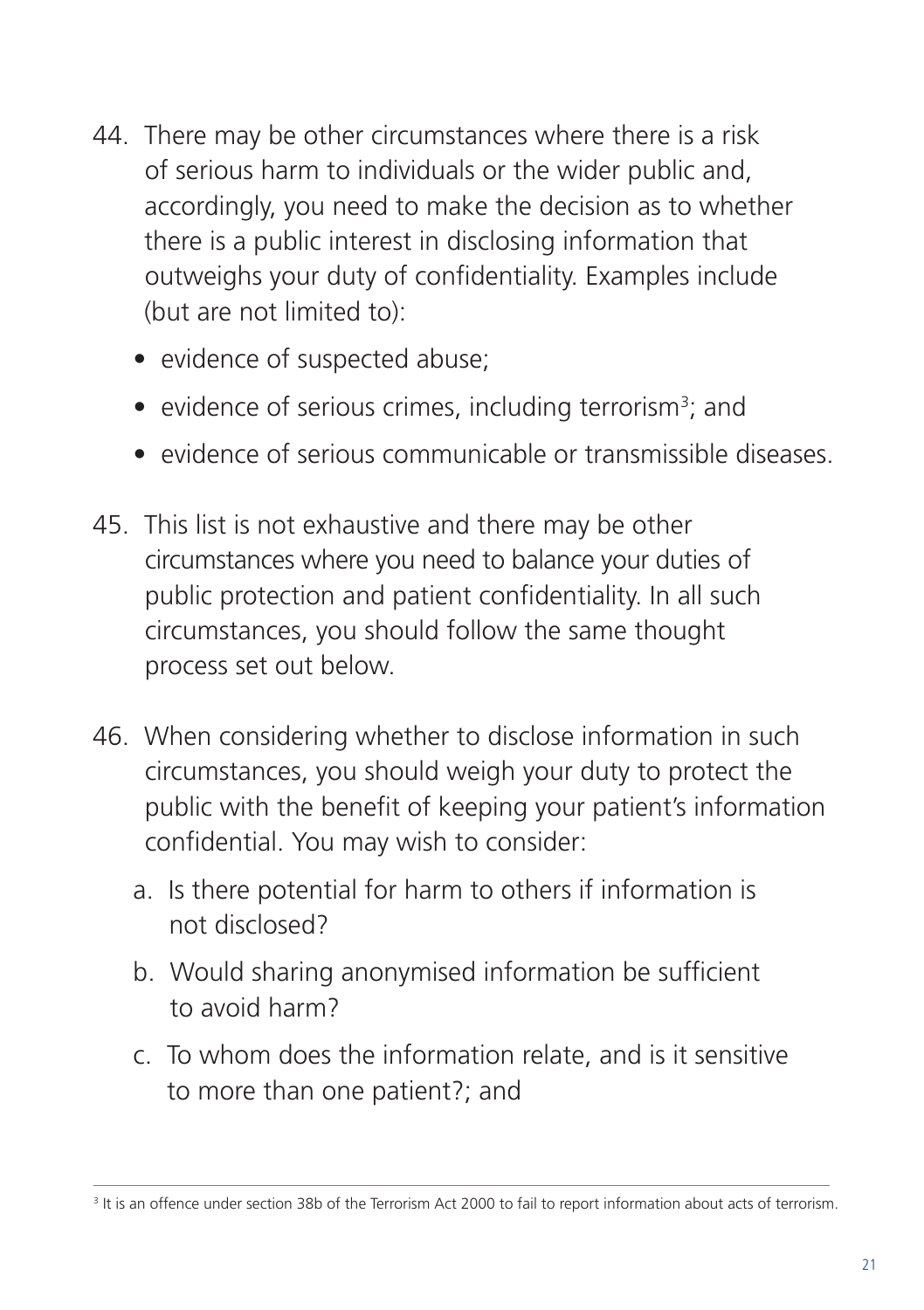- d. What are the potential effects on the patient of accessing future treatment and/or engaging with healthcare services?
- 47. If you decide to disclose information in the public interest, you should consider advising your patient of your intentions. However, this may not always be appropriate (i.e. if advising the patient would defeat the purpose of the disclosure), and if you believe this to be the case, you should document the reasons why.
- 48. If you are unsure about your decision in any way, you should seek further advice from a colleague, representative or professional body, indemnity insurer or independent legal adviser, taking care to maintain confidentiality so far as possible.

#### **Exception: Female genital mutilation**

- 49. In England and Wales, there is a mandatory legal duty for all regulated healthcare professionals to report to the police where:
	- a. a child or young person (under the age of 18) has told you that they have been subject to female genital mutilation (FGM); or
	- b. you have observed a physical sign appearing to show your patient (under the age of 18) has been subject to FGM.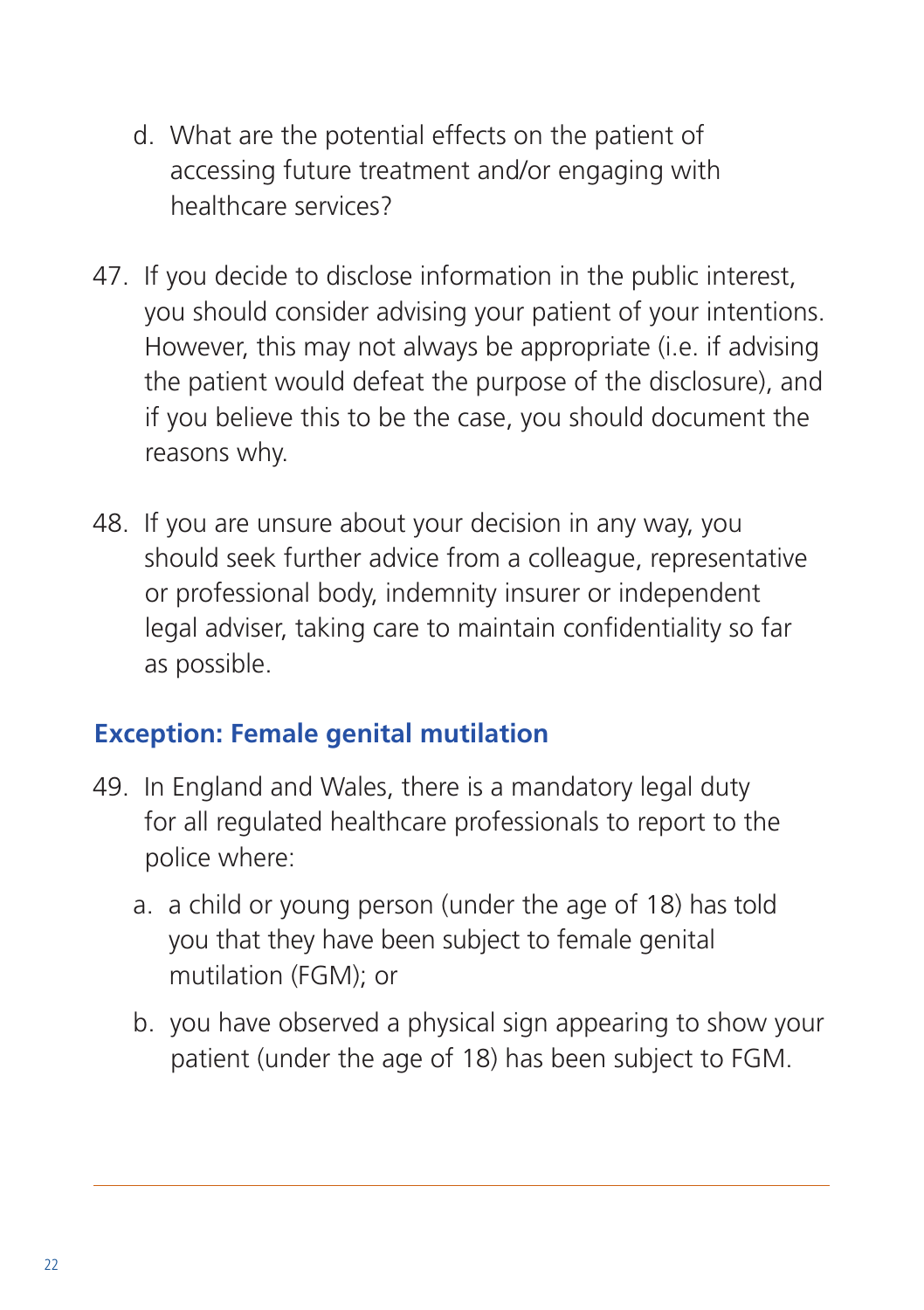- 50. If you encounter such a situation as set out above, you must call 101 as soon as possible to report it to the police and consult the [Department of Health advice](https://www.gov.uk/government/publications/fgm-mandatory-reporting-in-healthcare) on this subject.
- 51. Whilst the scope of practice of optometrists and dispensing opticians means that it is less likely that you will encounter such situations, patients may still confide in you as a healthcare professional and you need to be aware of the reporting requirements in these circumstances.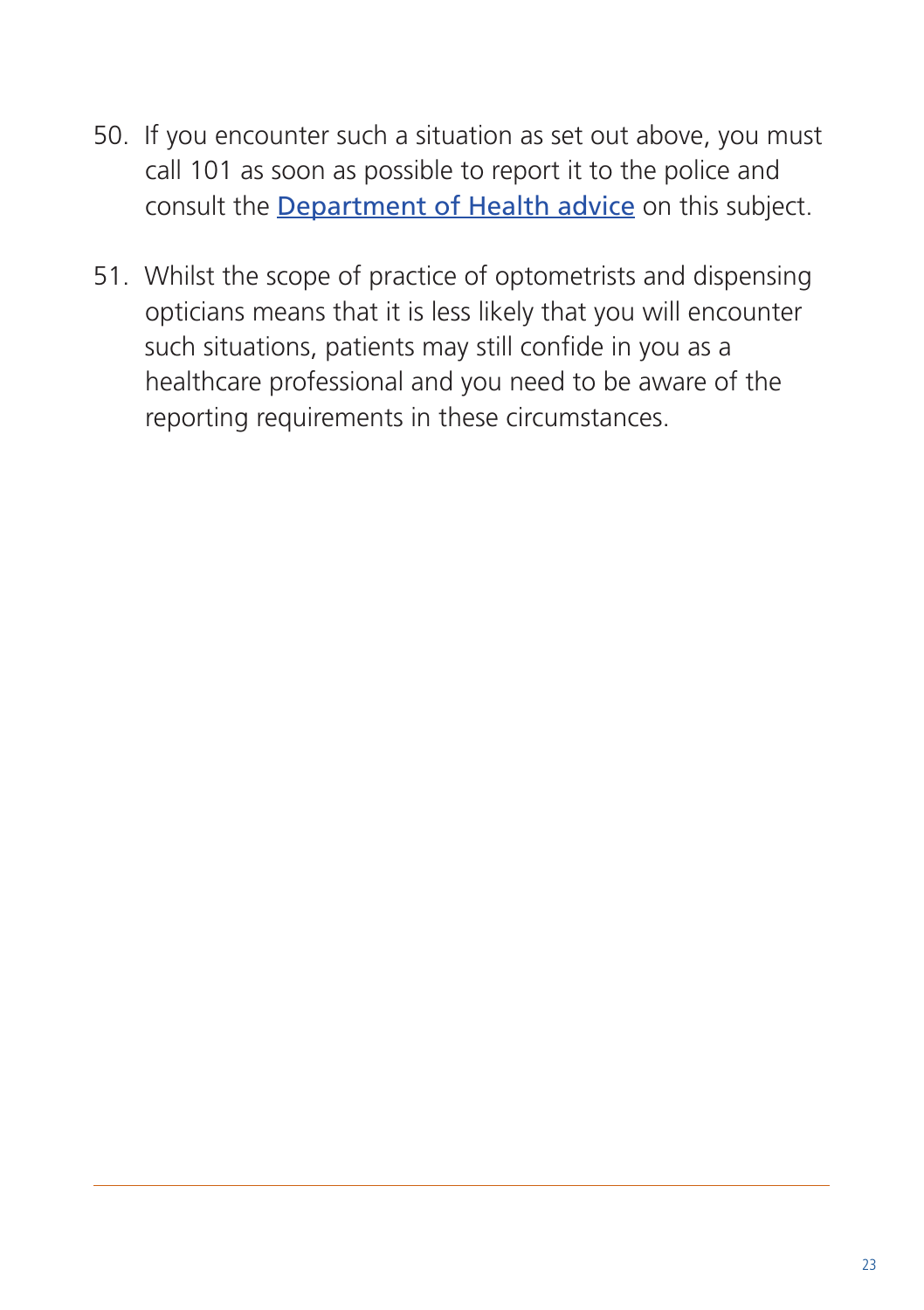# **4. Complying with external investigations**

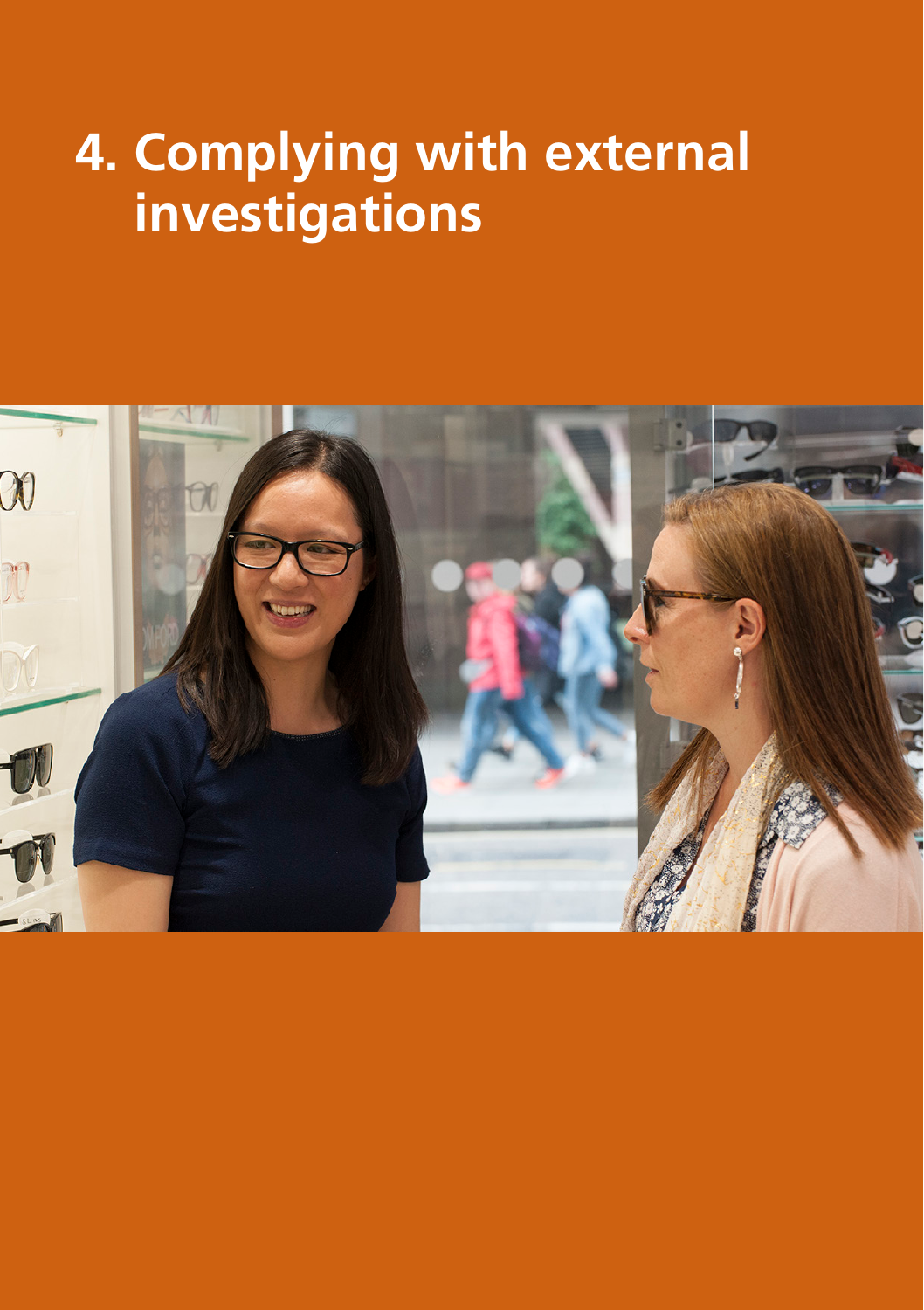- 52. There are a very small number of circumstances where you may encounter requests for information from authorities that have the power to request this from you as part of their role. These include:
	- a. the police and other statutory enforcement authorities such as HMRC;
	- b. the NHS Counter-Fraud Authority;
	- c. the court or a judge/coroner of the court; and
	- d. the GOC.
- 53. When asked for information about your patients by an authority in relation to an investigation, you should ask authorities to provide you with details about their power to request information (i.e. under which statute they are asking for the information), what specific information they require and why they want it. You should ask for them to provide this in writing.
- 54. Once you have received these details from the relevant authority, you may then disclose information to fulfil their request.
- 55. Such authorities do not have an automatic right to all information you hold about your patients and you should only ever disclose the minimum amount possible to fulfil the request. If you feel a request for information is too broad, or you are unsure about the legitimacy of the request,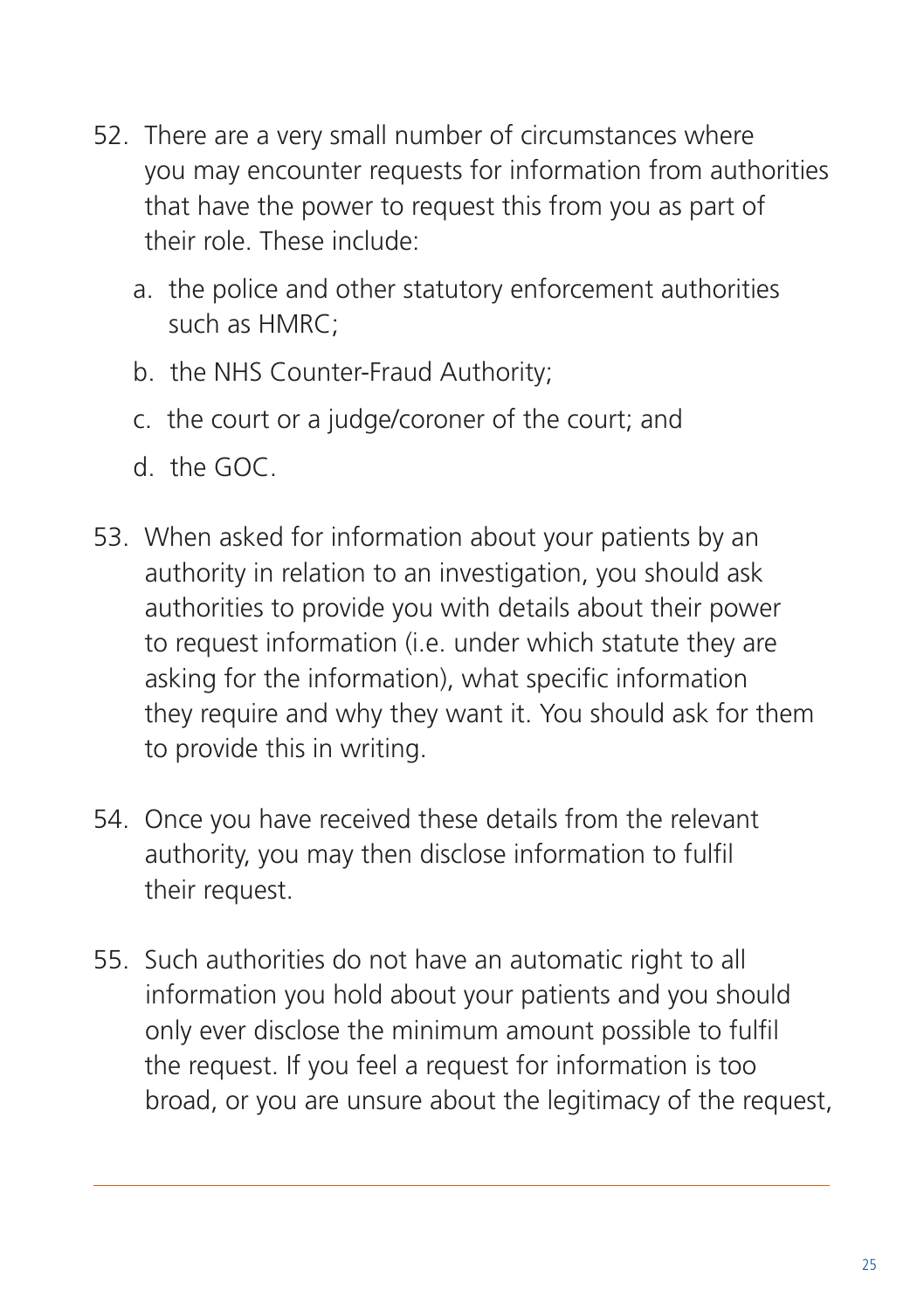ask the requesting authority for more information and/or seek further advice from a colleague, professional body, indemnity insurer or independent legal adviser.

- 56. If there is a court order or warrant in place, you may be legally compelled to release certain information. If this is the case, you should seek legal advice or advice from your professional indemnity insurer.
- 57. When requesting information from you in respect of a fitness to practise investigation, the GOC will set out the statutory basis upon which the request is made. You should be aware that, as a GOC registrant, you have an obligation pursuant to the GOC *Standards of Practice* to co-operate with GOC investigations, but the provisions of paragraph 52 above apply equally to GOC requests for information.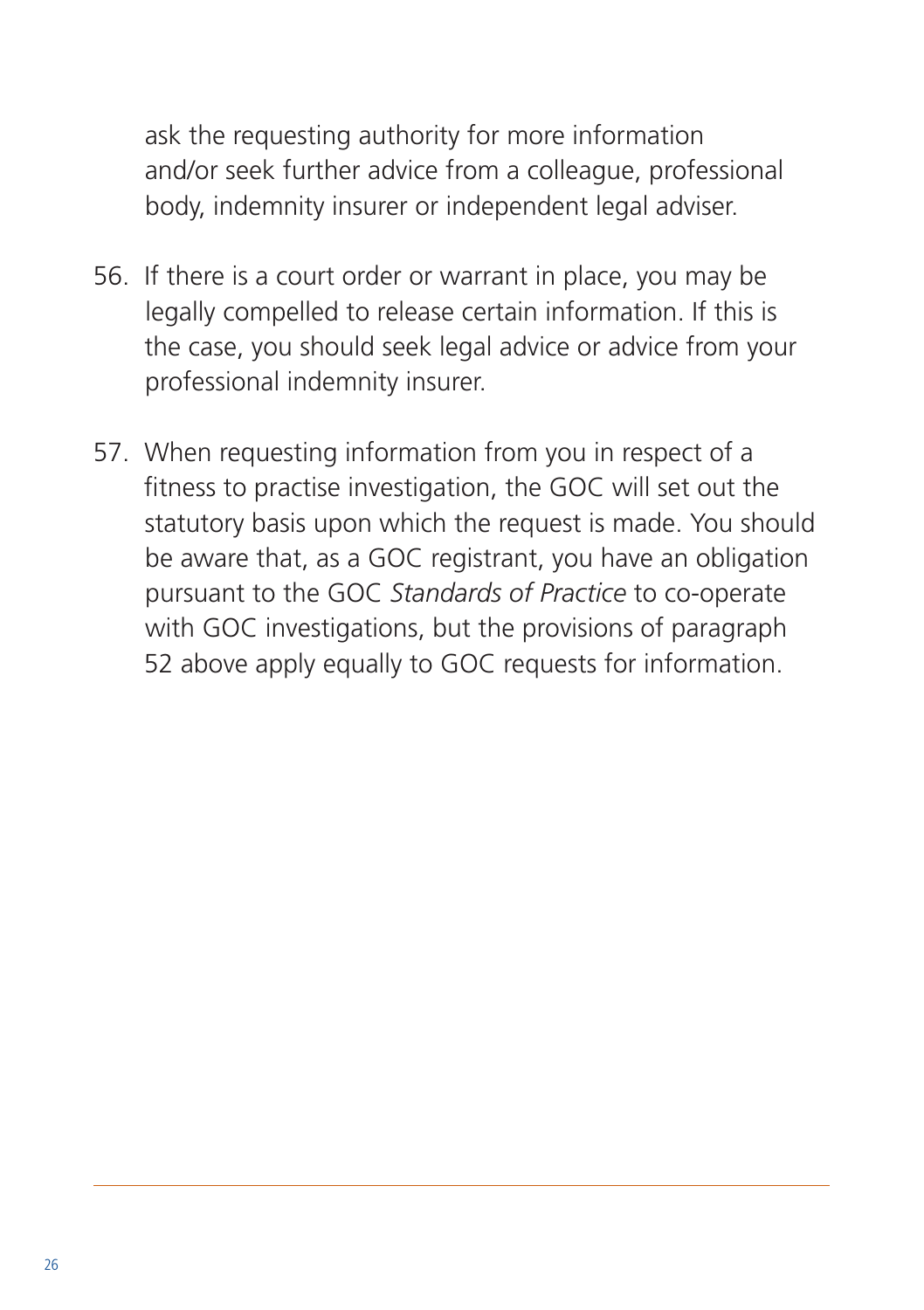### **What to do if a patient's vision means they may not be fit to drive**